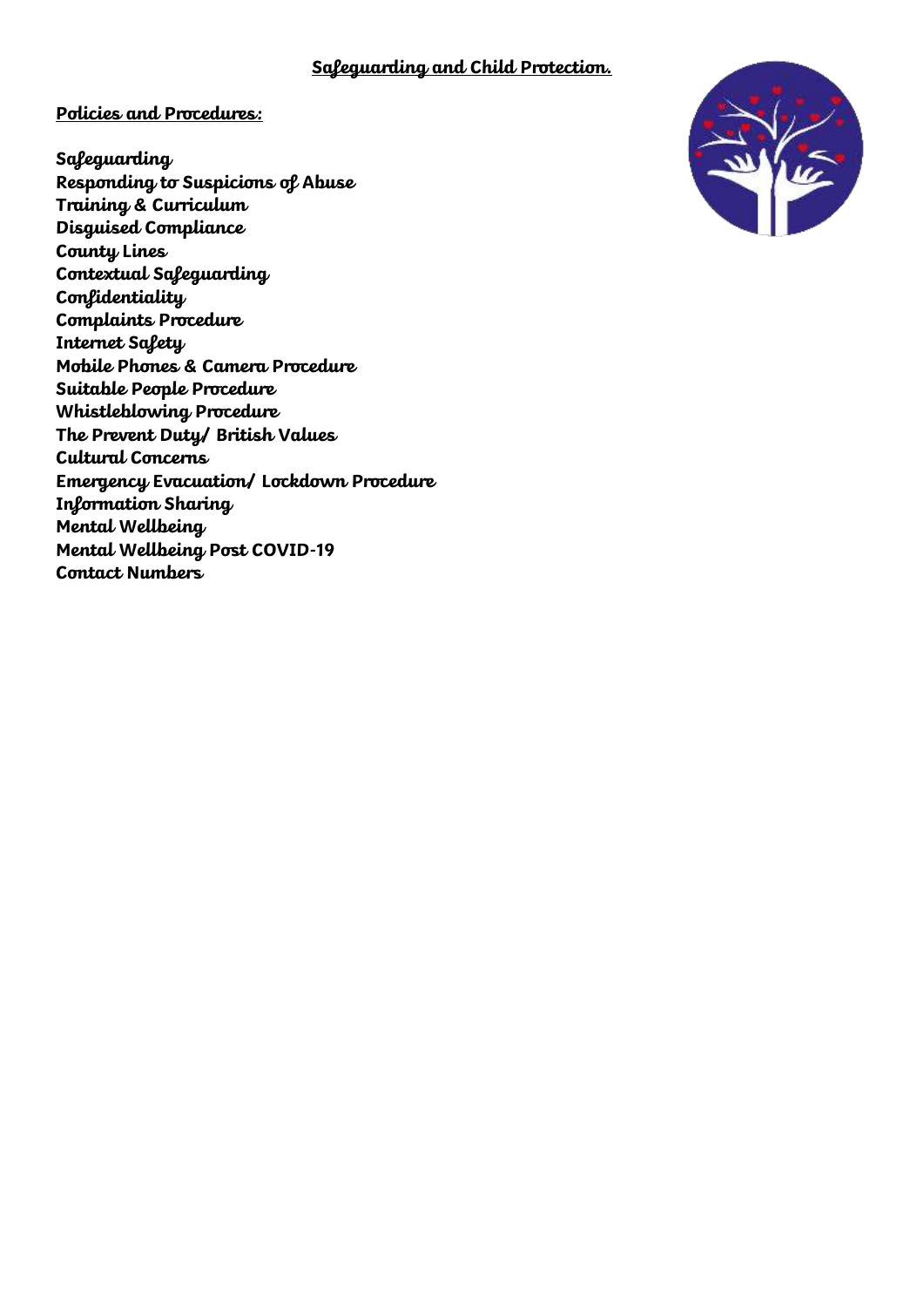# **Introduction**

In practice, **Safeguarding** is the policies and practices that nurseries, schools and Governing Bodies employ to keep children safe and promote their well-being. **Child Protection** is a term used to describe the activity that is undertaken to protect specific children who are suffering or likely to suffer significant harm.

# **Statement of Intent**

Everyone who works with children has a responsibility for keeping them safe., For us to ensure that children and families are to receive the right help at the right time, we need to make sure that everyone who comes into contact with children carries out their responsibility in identifying concerns, sharing information and taking action swiftly. We need to understand that not one single practitioner or person who comes into contact with the children has the sole responsibility to protect children, we all play a part.

The welfare, safety and protection of children is of utmost importance and is clearly communicated with our families from day 1.

Our policy has regard for the Children Act 1989 & 2004 & 2006 Our policy has regard for 'The Safeguarding Vulnerable Groups Act 2006' Our policy has regard for 'Working Together to Safeguard Children' 2018 Our policy has regard for What to do if you're worried a child is being abused Our policy has regard for Statutory Framework for the EYFS April 2017 Our policy has regard for Prevent Duty Guidance Our Policy has regard for The revised EYFS Our Policy has regard for Information sharing advice for safeguarding practitioners Our Policy has regard for The handling of DBS certificate information Our Policy has regard for Keeping children safe in education 2020 Our Policy has regard for The Early Years Inspection Handbook Our Policy has regard for Inspecting Safeguarding In Early Years, Education and Skills Settings Our Policy has regard for Criminal Record Checks for Childminders and Childcare Workers Our Policy has regard for Disqualification Under the Childcare Act 2006

# **Voice of the children**

Children are clear about what they want from an effective safeguarding system. These asks from children should guide the behaviour of practitioners. (Working Together To Safeguard Children pg10)

# **Children have said that they need**

• Vigilance: to have adults notice when things are troubling them

• Understanding and action: to understand what is happening; to be heard and understood; and to have that understanding acted upon

- Stability: to be able to develop an on-going stable relationship of trust with those helping them
- Respect: to be treated with the expectation that they are competent rather than not

• Information and engagement: to be informed about and involved in procedures, decisions, concerns and plans

• Explanation: to be informed of the outcome of assessments and decisions and reasons when their views have not met with a positive response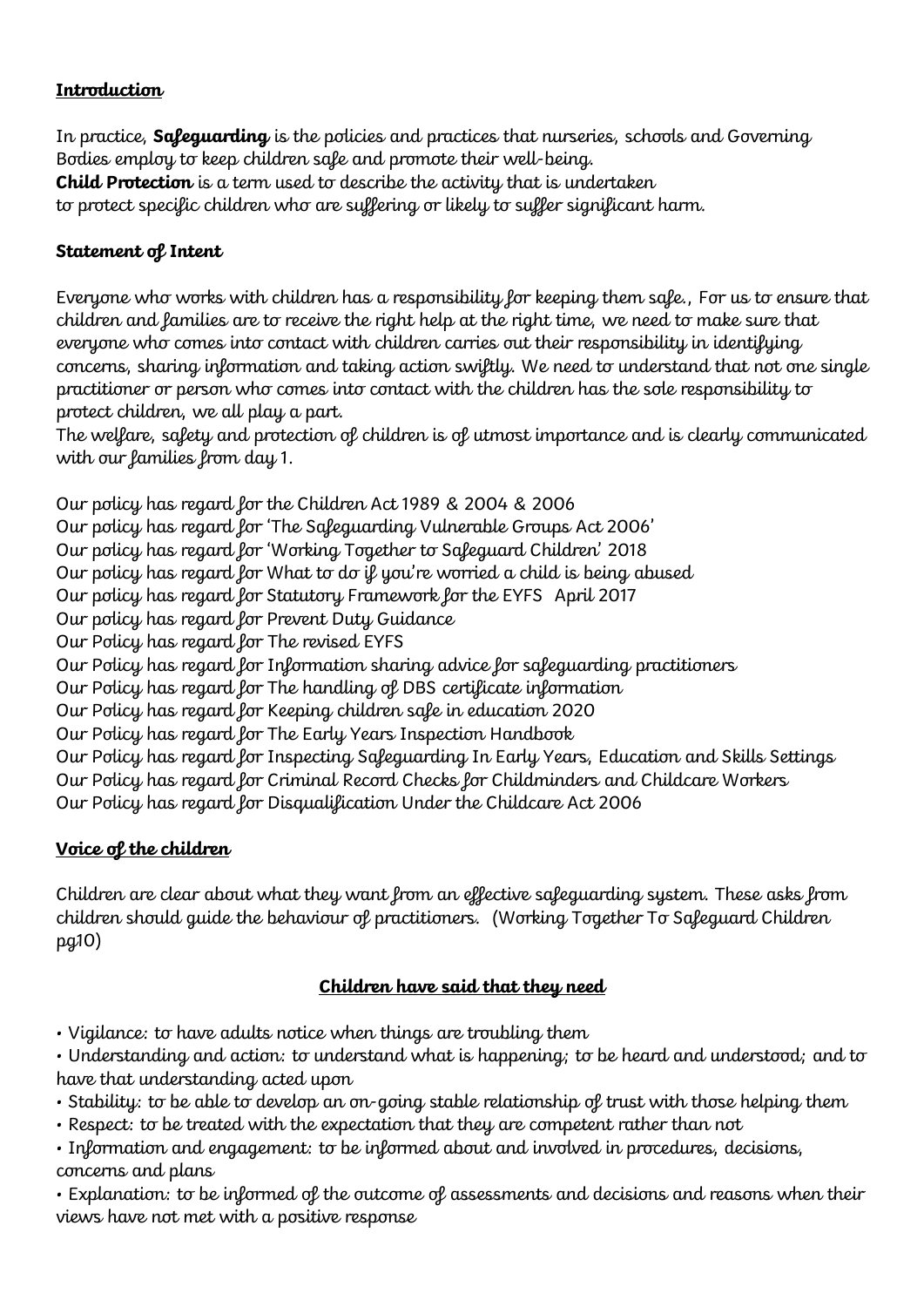- Support: to be provided with support in their own right as well as a member of their family
- Advocacy: to be provided with advocacy to assist them in putting forward their views

• Protection: to be protected against all forms of abuse and discrimination and the right to special protection and help if a refugee



### **Mission**

Our mission is to provide an environment where children are and feel safe, valued and comfortable regardless of race, language, religion, culture, gender or geographical background.

We make it our priority to build children's confidence and self esteem to help them feel part of their society.

We work with parents/carers to build their understanding of and commitment to the welfare of their children.

We aim to build good professional relationships with other agencies concerned with children and families so that there can be free exchange of information regarding the welfare of children. We have an open and honest relationship with our families and children.

### **Our Procedures.**

- We have a named person at our setting who co-ordinates safeguarding issues.
- We provide adequate and appropriate staffing resources to meet the needs of children.
- We have rigorous vetting procedures for new staff including an enhanced DBS checks.
- Whilst checks are being processed staff are carefully supervised and volunteers and trainees are never left unsupervised and a risk assessment is put in place.
- We check ID and record the details of visitors to our setting.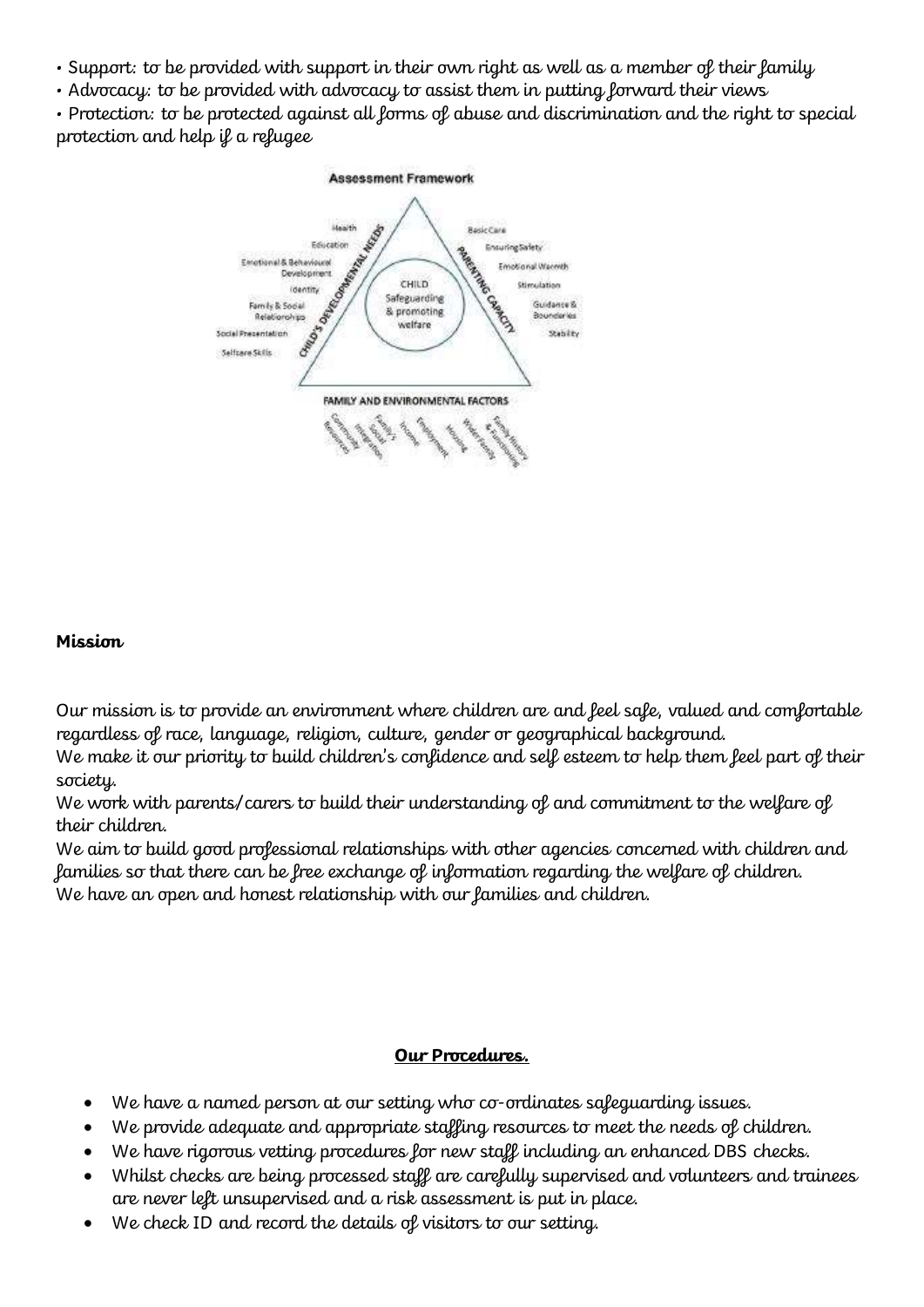• We ensure that our rooms are secure so that we have control over who comes into the setting in and that no unauthorised person has access to children.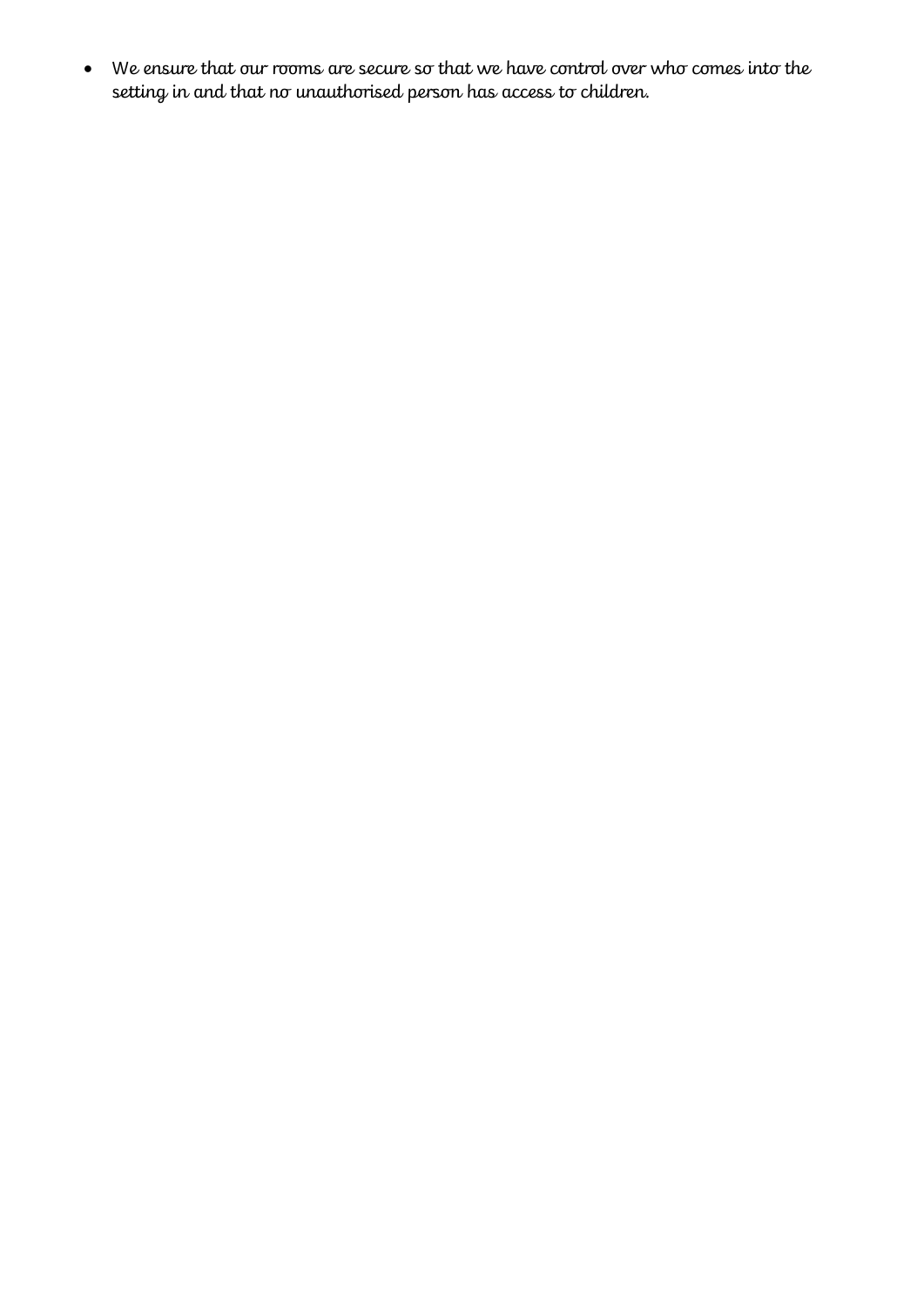## **Responding to suspicions of abuse**

Staff are fully trained in Safeguarding children and are aware of all areas of abuse, including Domestic abuse. They are trained to look for signs of abuse and what to do if they suspect any type of abuse is occurring.



Investigations are carried out sensitively, and in most cases parents / carers will be asked for explanations of injuries or for their interpretations of the child's behaviour. We will also investigate every case of bruising in babies & children who are not independently mobile. These will be recorded and the parent / carer asked to sign as a true record. If concerns still remain then the DSLor Deputy DSL will contact **Childrens Single Point of Access (CSPA)** 0300 470 9100 wherever possible, parents/carers will be kept informed of any action unless advised not to do so by CSPA. In an absolute emergency, where a child is thought to be in immediate danger the police will be informed.

We will continue to welcome the child and the family whilst investigations are being made in relation to abuse in the home situation. The care and safety of the child is paramount, we do all in our power to support and work with the child's family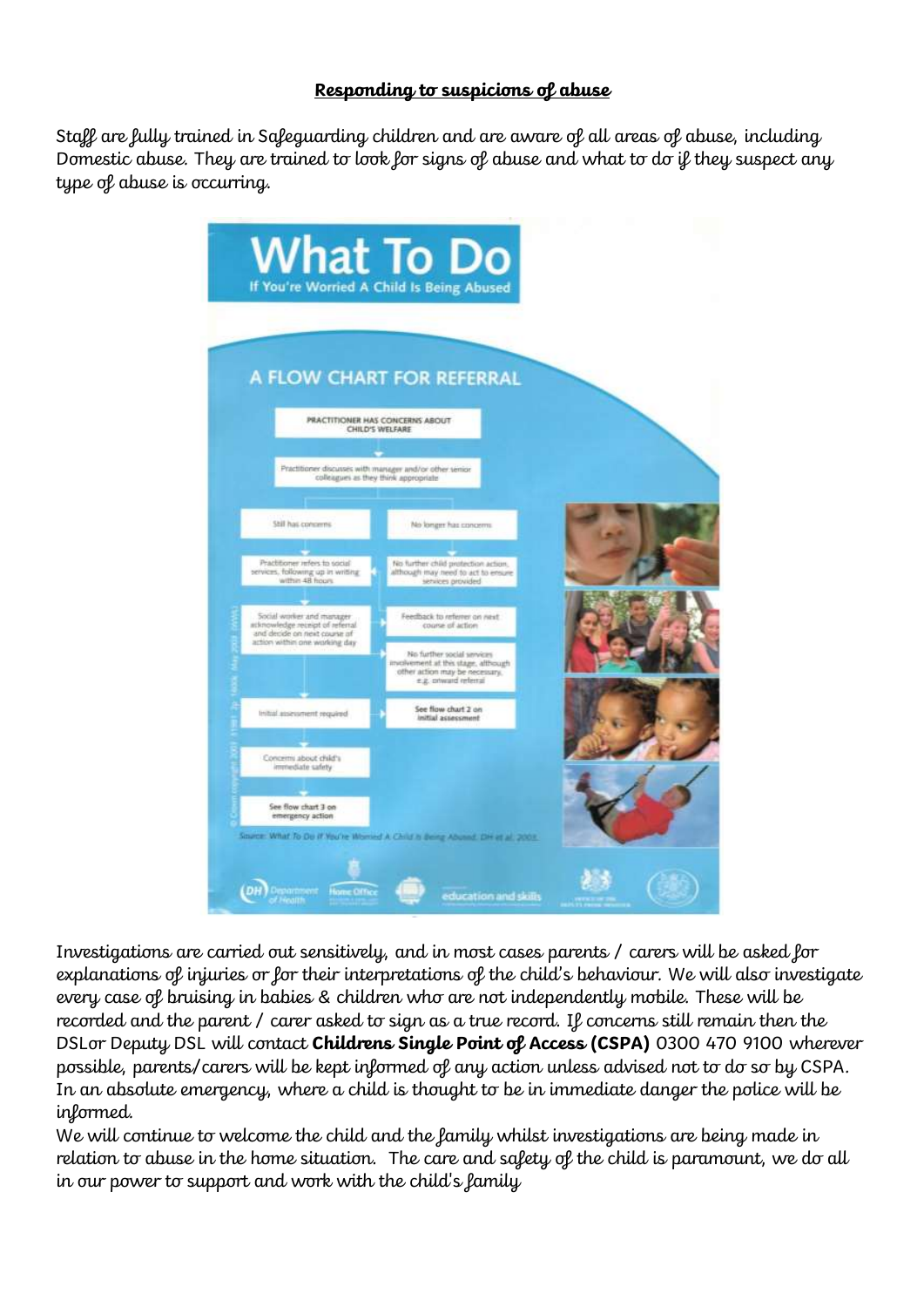It is imperative that parents/carers contact us if your child is not attending nursery, for whatever reason, when they are expected. Explanations of non-attendance are necessary and persistent nonattendance may be further investigated.

Children with disabilities are more vulnerable to neglect. They are more likely to be neglected for various reasons, including the demands placed on the family's capacity to care and children and young people not being able to communicate their own needs. We are an inclusive setting and we endeavour to support all families, in particular families with a child who had additional needs. We also aim to support parents with additional needs, learning difficulties and/or mental health problems.

Staff are also trained to spot parents (or children) using drugs or alcohol. We would not allow a child to be collected by anyone we suspect is under the influence of illegal substances. If we have concerns we would report them to CSAP or to the Police if it was deemed necessary. If a parent/carer comes to drops off or picks up a child and they smell of alcohol and we know they are intending to drive, we will not allow it and request that they call an emergency contact. Should the parent/carer refuse we will call the police and the child's safety could be in immediate danger

If we had any concerns around fabricated or induced illness we would report it to CSPA or to the Police if it was deemed necessary.

0300 470 9100

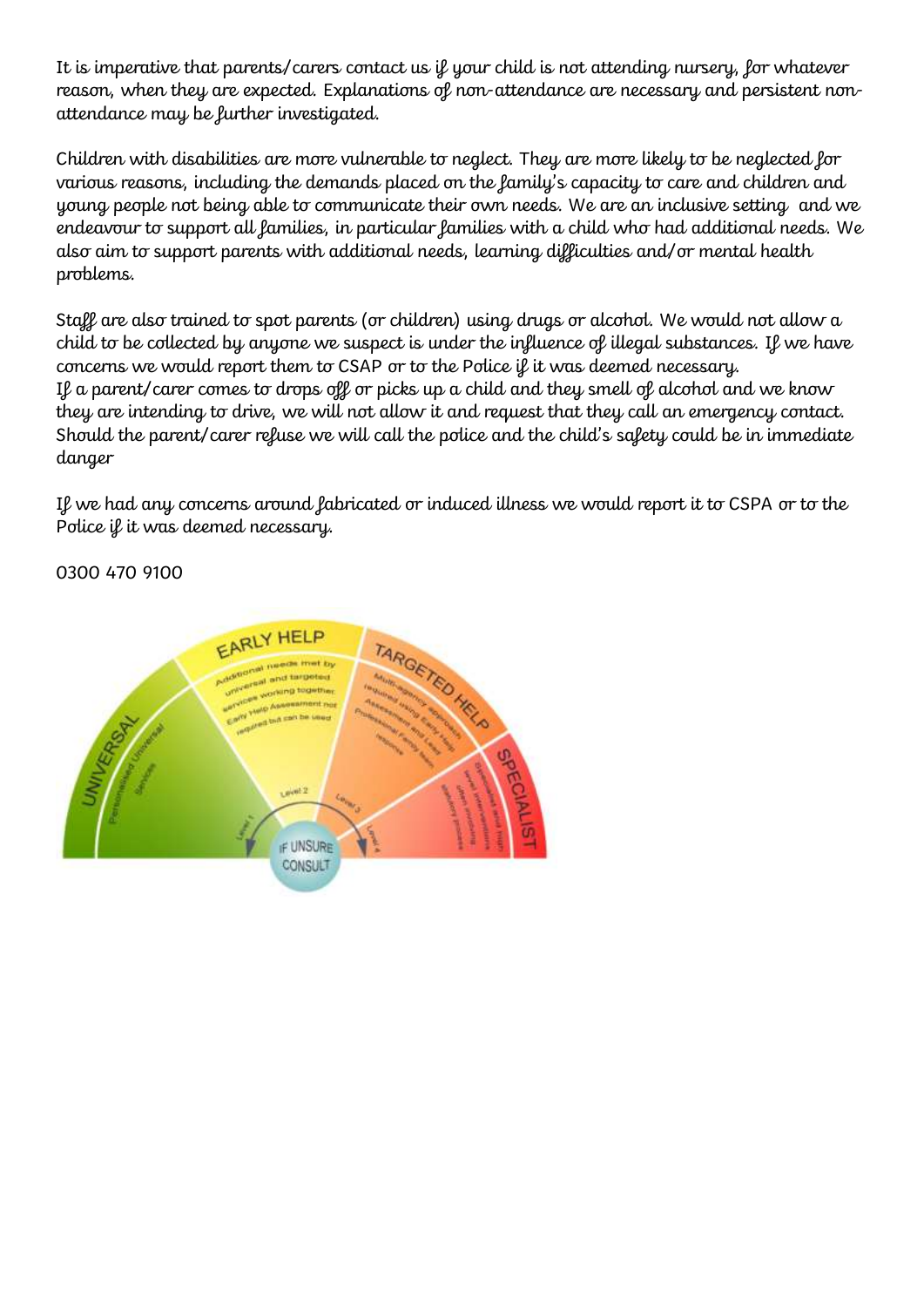## **Training**

New staff and volunteers are inducted into our Safeguarding Children Procedure during their first day of employment. All staff undertake professional 'Safeguarding Children' training within their first term of employment and they will update their training every 3 years. It is the duty of all to share any suspicions they may have with Designated Safeguarding Lead (DSL),(In their absence the Deputy DSL) The DSL and the Deputy DSL update their training every 2 years. The DSL's will have up-to-date information on how to deal with safeguarding concerns including how to make referrals. All nursery staff are trained within the setting in the methods of reporting and recording their concerns.

# **Curriculum**

- Each child has a key person who aims to build a trusting friendly relationship with the child and family and through planned observations is well placed to notice any concerns regarding the child and their relationship within the family and with other adults. The key worker will always offer a home visit prior to the child's start date.
- We incorporate key elements of child protection into our curriculum so that children can develop an understanding of why and how to keep safe.
- We always make sure that there is a culture of value and respect for everyone in our setting, and a caring attitude for all living things, this will always be carried out in a way that is appropriate for the ages and stages of our children.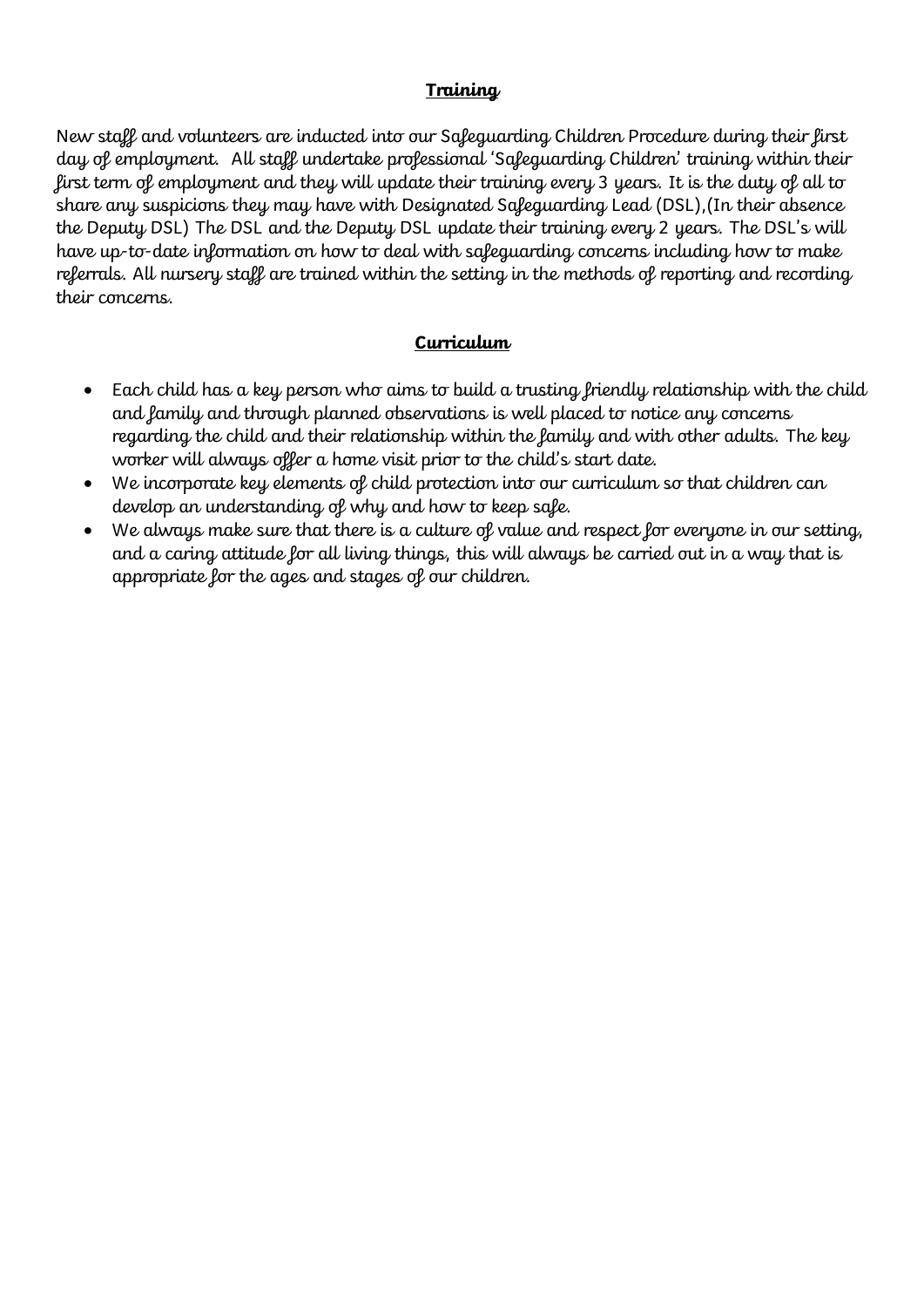**'Disguised compliance'** involves a parent or carer giving the appearance of co-operating with child welfare agencies to avoid raising suspicions, this is a form of Neglect and if staff had any concerns of this we would report it to MASH or to the Police if it was deemed necessary.

# **'County Lines'**

County Lines is a term used to describe drug crimes. Gangs and or individuals are known to target vulnerable groups which include young children/ adolescents and they are used to carry out their drug crimes. These gangs are known to move from county to county to avoid getting caught. It is our responsibility to find out where the children have been before attending our setting. We need to be vigilant to any families that have moved areas in quick concessions and to question why.

# **'Contextual Safeguarding'**

When looking at Safeguarding and Child Protection we must as practitioners and professionals look at the whole picture surrounding the child/family. We must look beyond what we want to see or what is deemed to be obvious. We must make sure we are looking the child's wider world.



## **Confidentiality**

All matters regarding child protection issues will be kept confidential but information will be shared between colleagues and with other agencies who have a concern for the child and family. At Little Hearts Preschool we understand that any information or experiences we have with the children and their families will be kept confidential. We do not discuss any matters regarding staff or children or families with anyone outside of the setting. The only exception will be if we feel a child in our care is in immediate danger. In which case we will follow our safeguarding procedure.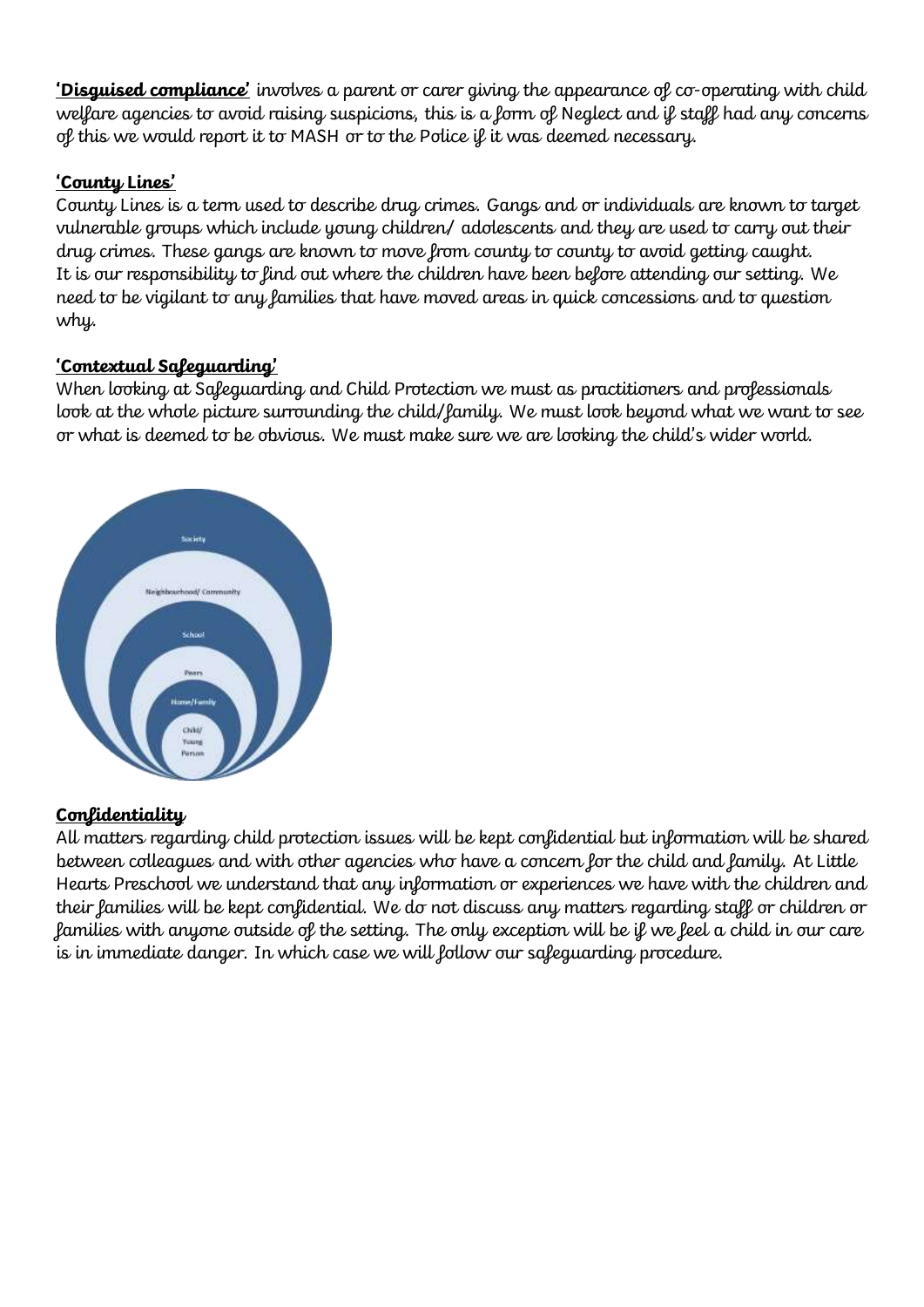### **CONCERNS OR COMPLAINTS PROCEDURE**

Little Hearts Preschool Cranleigh mission is to provide the highest standards of care and education. Any complaints received from parents/carers or any other professionals are dealt with as a serious and urgent matter. If you have a complaint or concern about any aspect of the services provided, it is imperative that you bring this to our attention in order for us to resolve any issues as soon as possible.

It is a requirement of Ofsted that all complaints received, in writing or by email, that relate to one or more of the National Standards are investigated fully and the complainant must receive a written account of the findings within 28 days.

But we will respond to all complaints including verbal. Our procedures for dealing with complaints are as follows:

- If you feel able to, talk to the nursery Manager/Owner or in her absence the Deputy Manager.
- The staff member concerned will be advised of the nature of the complaint and their full cooperation, with any investigation, will be sought. If deemed necessary the staff member will be suspended, or moved to another room to work until the investigation is complete
- The manager/deputy manager will seek advice from our Local Authority Designated Officer (LADO) and the local safeguarding children's board, who will investigate the allegation. (if the complaint is safeguarding related)
- If the matter is not resolved to your satisfaction or if you do not feel able to talk to the manager/deputy then alternatively, you may wish to contact Ofsted. The address can be found below.
- In the event of a member of staff being dismissed (or would have been had they not left the setting first) because they harmed a child or put a child at risk of harm, the DSL will notify the Disclosure and Barring Service

We will keep a written record of all complaints received; details of any action taken and an outcome of the investigation will be provided on request to parents in a summary form. Ofsted will also be notified as soon as is practicable, but at the latest within 14 days of the allegations being made. All records will be retained for a period of 10 years.

**Ofsted** Piccadilly Gate Store Street Manchester M1 2WD Telephone Number: 0300 123 1231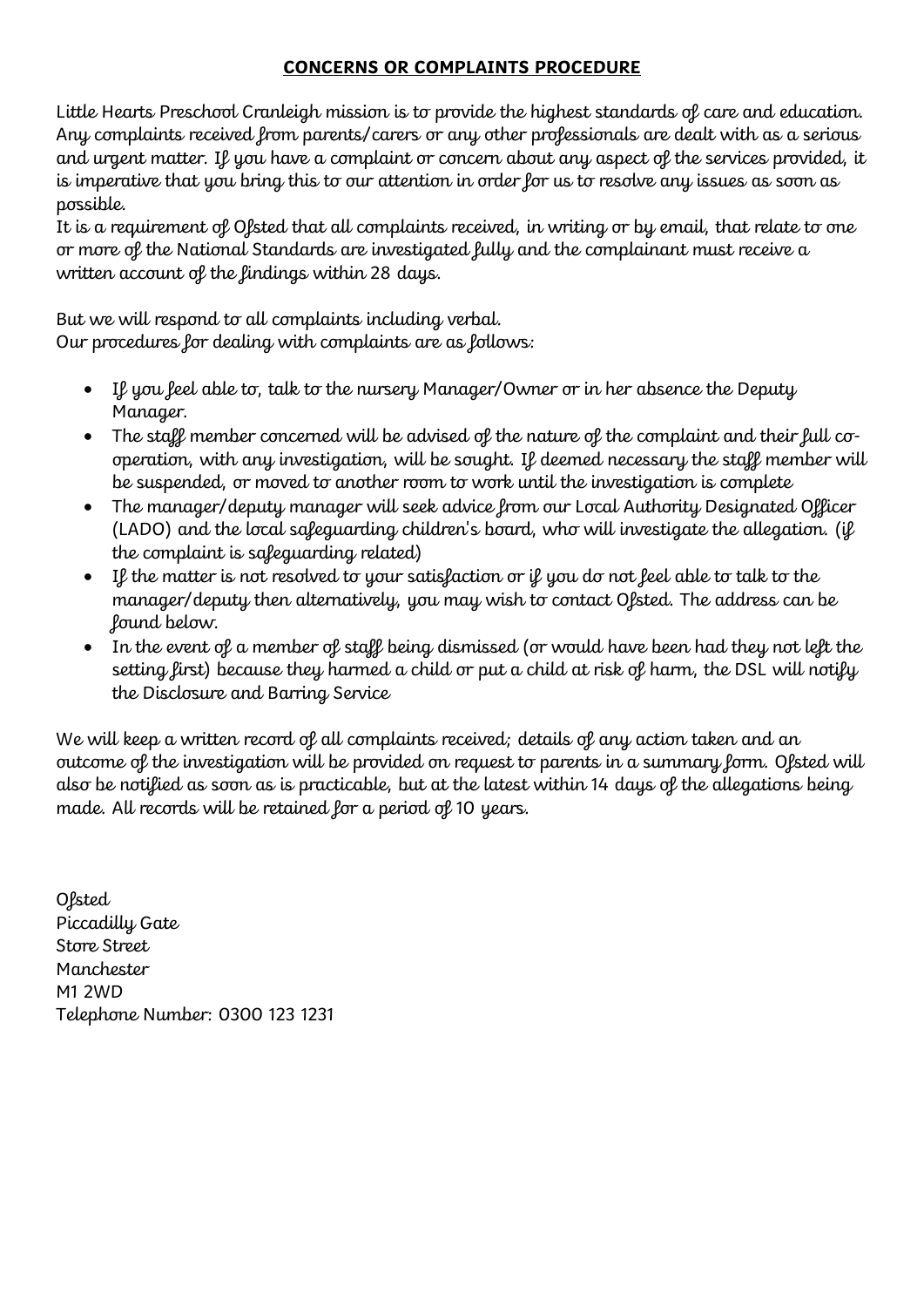## **INTERNET SAFETY**

Technology can provide endless learning opportunities for the children and can be a great tool to obtain information. We also use it to communicate with parents/carers/staff. We take e-safety very seriously.

We aim to create a safer online culture in our setting by:

- Including e-safety within our staff induction procedure and ensuring that staff receive appropriate training and guidance.
- All staff having a clear understanding of what is considered acceptable and unacceptable.
- All staff understanding that the use of social networking sites in their recreational time on their own computers must not compromise professional integrity or bring the setting into disrepute.
- All staff understand the risks of adding parents, children and young people as 'friends' on social network sites or using their personal IT equipment to communicate with parents, children or young people. Adding children under 18 is prohibited whilst under employment of Little Hearts Preschool Cranleigh.
- We use an encrypted email to share confidential information.
- We have and adhere to a strong Mobile Phone/Camera procedure.
- We meet the Data Protection Act legal requirements and are registered with the Information Commissioner's Office.
- We ask permission to share pictures on social media and our online learning journals.
- If we are using the internet to research purposes with the children the pages are screened beforehand.
- Children are not left unattended with the internet at any time.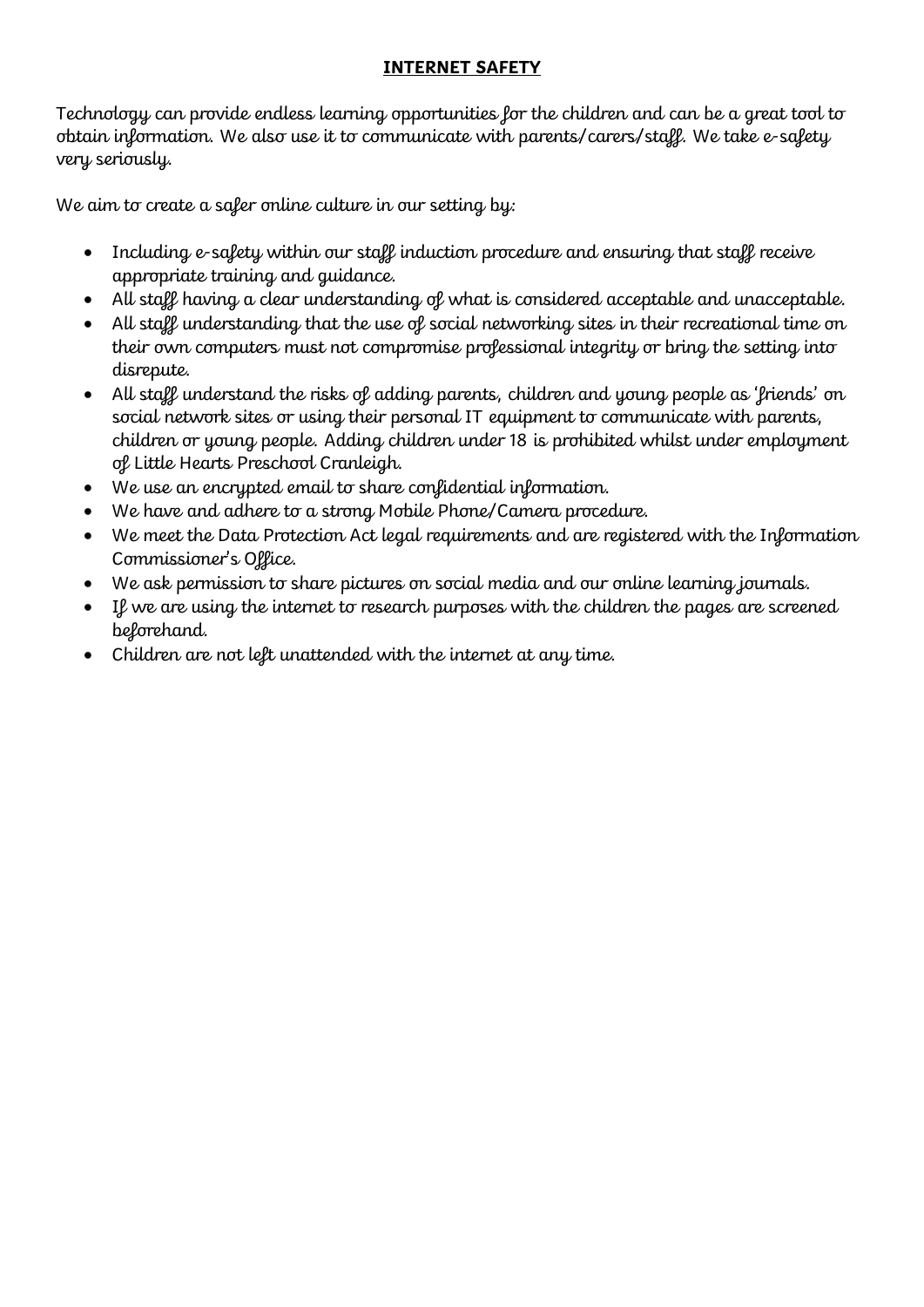# **MOBILE PHONES AND CAMERA (images of Children) PROCEDURE**

Use of personal mobile phones and cameras in our setting when working with children or when on outings is strictly not allowed. This is simply to make sure that the safety and welfare of the children who are attending our setting is of paramount importance. Any adults in our setting are included in the above

The above will be achieved by:

\*All personal mobile phones will be stored in the cupboard during working hours. With the exception of the owners mobile phone (07536066781) which is stored in the kitchen and only used out of sight of children, and the setting mobile (07522639585) which is located in the room but it is a designated setting phone which **DOES NOT** contain a camera of any sort.

\*Mobile phone calls may only be taken at designated breaks or in practitioners own time, but never when there are children around.

\*If a personal emergency occurs, staff, volunteer helpers and visitors are requested to use the setting's phone.

\*During group outings the manager or deputy will have access to the group's mobile phone. \*No personal cameras will be bought into the nursery setting.

\*The only cameras allowed in the rooms are the school camera and the devices which are used for the purpose to record children's achievements, to record observations/evidence for the children's assessments. When not in use this will be stored securely in the lockable cupboard.

We have a durable child friendly camera for the children to use to take photos of each other and the environment.

\*Parents/carers are requested to sign relevant documentation before their child starts the setting, they give their permission to photograph their child/ren for assessment and observation purposes. They have the option to opt out of this and their wishes are respected

\*Failure to adhere to this policy will result in immediate, disciplinary action.

\*All mobile phones/cameras whether personal or the settings are open to scrutiny at the request of management at any time.

\*Parents are asked to share images of their children via mobile phones, but to use the online learning journal to share updates instead.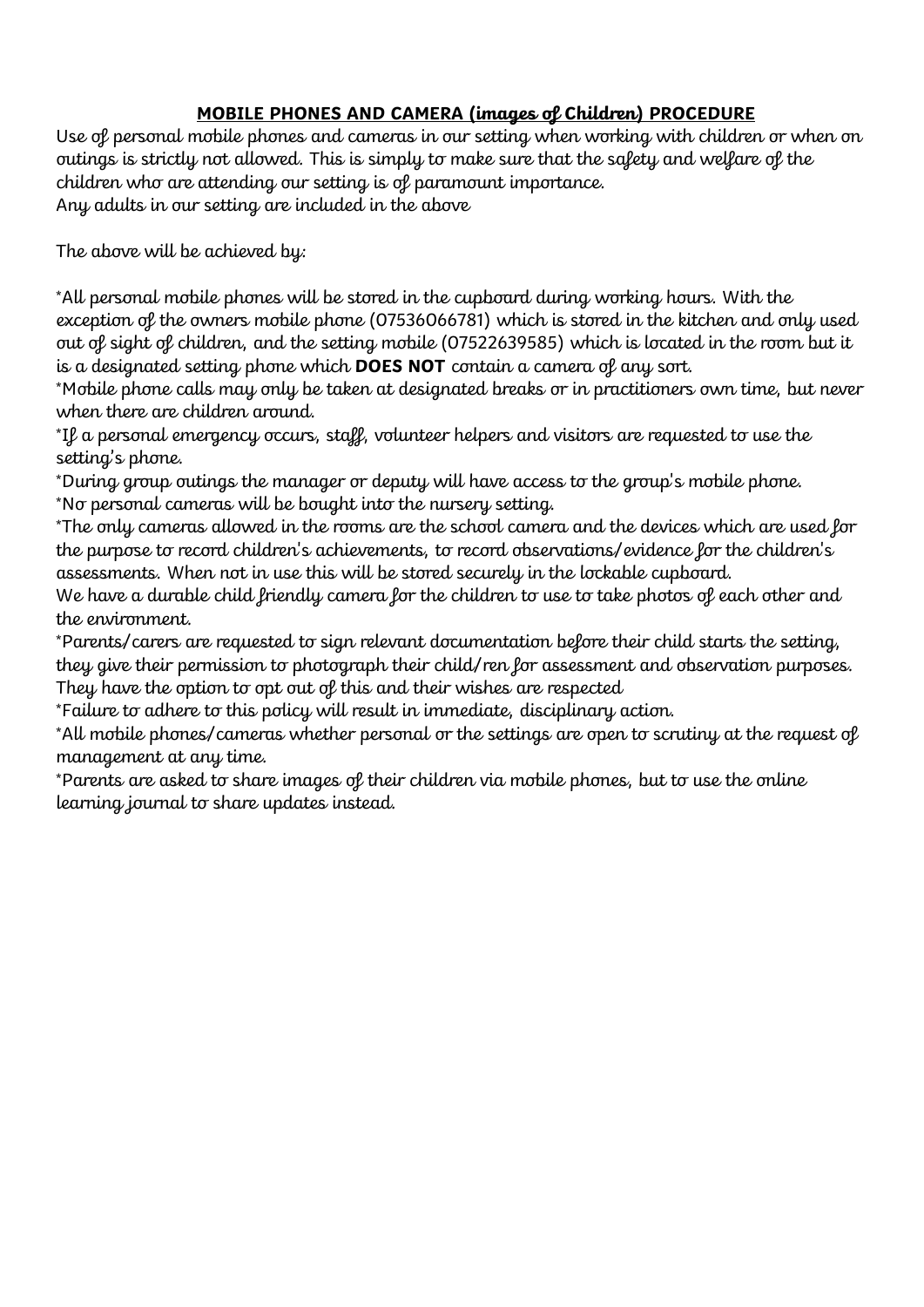# **SUITABLE PEOPE, SAFER RECRUITMENT, APPOINTMENT AND RETENTION OF STAFF PROCEDURE**

## **Aim**

At Little Hearts Preschool Cranleigh our recruitment procedure is very thorough, this is because as always safeguarding children is at the forefront of what we do. We also make sure that all potential employees and employees receive fair and equal treatment and that consistent and equal opportunity criteria are implemented in the section of employees and that the provisions of the Sex Discrimination Act 1975, the Race Relation Act 1976 and the Disability Discrimination Act 2001 are adhered to.

The following steps are taken:

- **1.** Short-listing will be based only on the information contained on the application form.
- **2.** Candidates should refer to both the job description and the person specification when completing the application form.
- **3.** The interview will be conducted by the owner and at times the Deputy Manager also. We will do the following:
	- Introductions.
	- Explanation of Interview process.
	- Identical list of initial questions, which will be as specific as possible.
	- Questionnaires will be kept in the staff files.
	- Follow-up questions will be allowed in order to ensure that candidates have the opportunity to share their experience and identify their skills.
	- We have written questions which applicants must fill in.
	- Discussion of portfolios, presentation etc. as appropriate
	- All interviewees will be contacted by phone or email for acceptance and non- acceptance.

Three written References will be sought, one to be from a current or most recent employer, the 2<sup>nd</sup> form a previous employer and the 3 $^{\text{rd}}$  from a personal referee and in all instances an Enhanced DBS check will be made and a Safeguarding Declaration signed.

Any staff that fall under the Disqualification Under Childcare Act 2006, will be immediately suspended pending investigation and our LADO will be immediately informed, or any potential recruits which fall under this act will not be employed. A full DBS check is carried out on each staff member and these are reviewed regularly. If a staff member is waiting for their DBS to come through whilst they are working on site, they will never be left unsupervised, nor can they carry out any intimate care routines.

We take regard to the following policies

[Disqualification Under the Childcare Act 2006 -](https://assets.publishing.service.gov.uk/government/uploads/system/uploads/attachment_data/file/741597/APPENDICES-Disqualification_under_the_childcare_act_statguidance__4_.pdf) Appendice List [Disqualification Under Childcare Act 2006-](https://www.gov.uk/government/publications/disqualification-under-the-childcare-act-2006/disqualification-under-the-childcare-act-2006) Statutory Guidance

An Induction development plan will be drawn up and monitored by the manager over the first six months. From October 2020 we have introduced a training package that all staff must do within their probation period, this includes but isn't exhaustive to: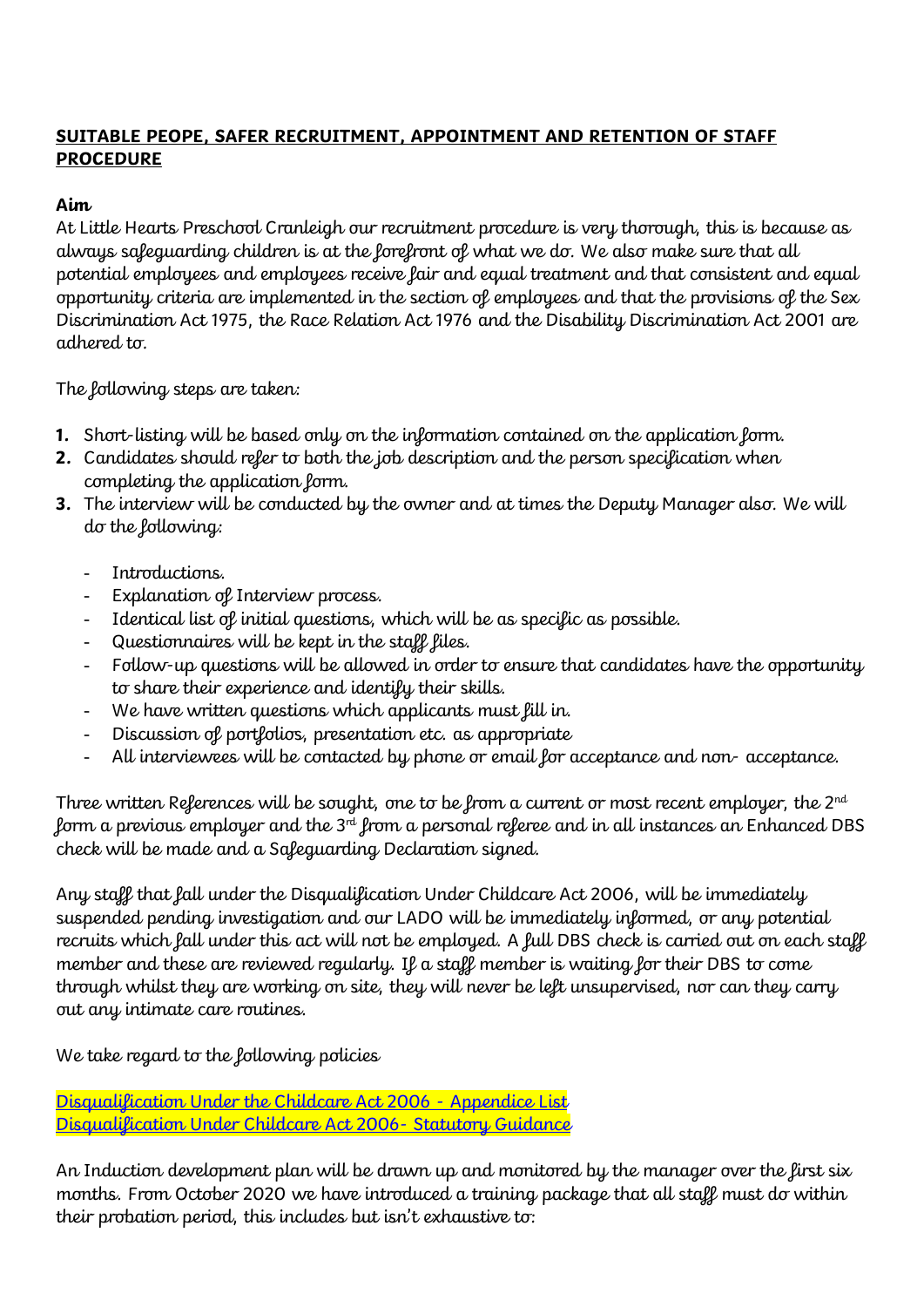Working Together To Safeguard Children Advanced Child Protection Health and Safety in Work Place Sustained Shared Thinking Training for working with Under 2's Food Hygiene Paediatric  $1^{st}$  aid (if not already obtained)

## **All staff, volunteers, students will be expected to be fully aware, and understand, our Safeguarding Policy**.

Students and volunteers will also be given an induction and development plan

Supervisions will be held, at least, every term. During Supervisions staff are expected to disclose any convictions, cautions, court orders, reprimands and warnings, of themselves and any family member, which may affect their suitability to work with children. Supervisions will give feedback and identify any areas for development and an action plan will be made to support the staff's Continual Professional Development (CPD). Pathways to progression are discussed and actively encouraged and supported to enhance professional development, team working and the setting. Staff training and qualifications, and their CPD details are kept updated. These are used to feed into appraisals and action plans.

Staff records are kept in secure files and contain: phone numbers, DBS number, address, emergency contacts, recruitment information, health declarations, supervisions and appraisals.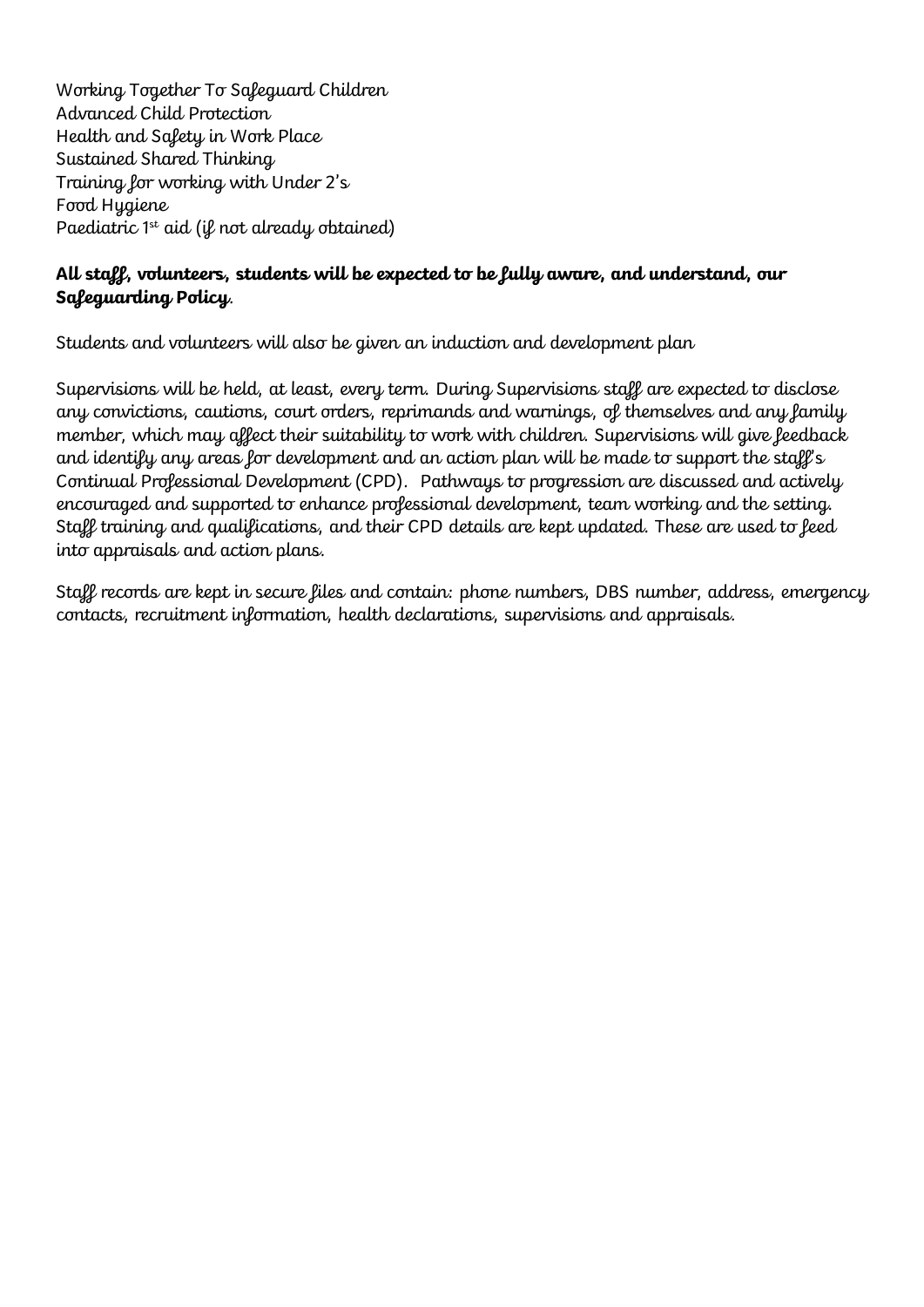### **WHISTLE BLOWING PROCEDURE**

# **Definition:**

Whistleblowing occurs when a staff member reports a concern about dangerous or illegal activity or any wrongdoing within their organization. Wrongdoing includes:

- someone's health and safety being in danger
- damage to the environment
- a criminal offence
- not obeying the law
- covering up any wrongdoing
- fraud and misusing funds
- actions that negatively affect the welfare of children.

As a setting we are committed to delivering a high quality service, promoting organisational accountability and maintaining public confidence.

An employee who makes a disclosure in good faith will be protected. Confidentiality will be maintained wherever possible and the employee or volunteer will not suffer any personal detriment as a result of raising any genuine concern about child protection, misconduct or malpractice within the setting.

Malpractice can be past, present or prospective. Early years staff and volunteers should be aware of what to do if they have worries about any suspected wrongdoings in the provision and be confident that they will be supported if they come forward. Staff need to be encouraged to come forward rather than overlooking a potential problem. The earlier a concern is raised, the sooner it is possible for the provision to take action.

## **Reporting concerns**

Whistleblowing legislation was introduced under the Public Interest Disclosure Act 1998 to encourage employees to come forward with disclosures of criminal behavior or malpractice without the fear of reprisal or dismissal. Any disclosures should be in the "public interest" and not for personal gain. In order to be afforded protection against any subsequent detriment or dismissal that is linked to the disclosure, staff will need to demonstrate that:

- they have reasonable belief of malpractice
- the disclosure is in the interests of the public
- they have brought the matter to the provision's attention.

It is important that employees have the confidence to blow the whistle  $\mathfrak g$  they have any concerns to prevent any serious wrongdoings continuing. Everyone in our setting know who they can approach with any suspected concerns especially if such concerns involve a more senior colleague. This is always promoted during staff meetings and supervisions. The owner makes it very clear what steps to make if they need to whistle blow, in particular if it is someone in the senior roles.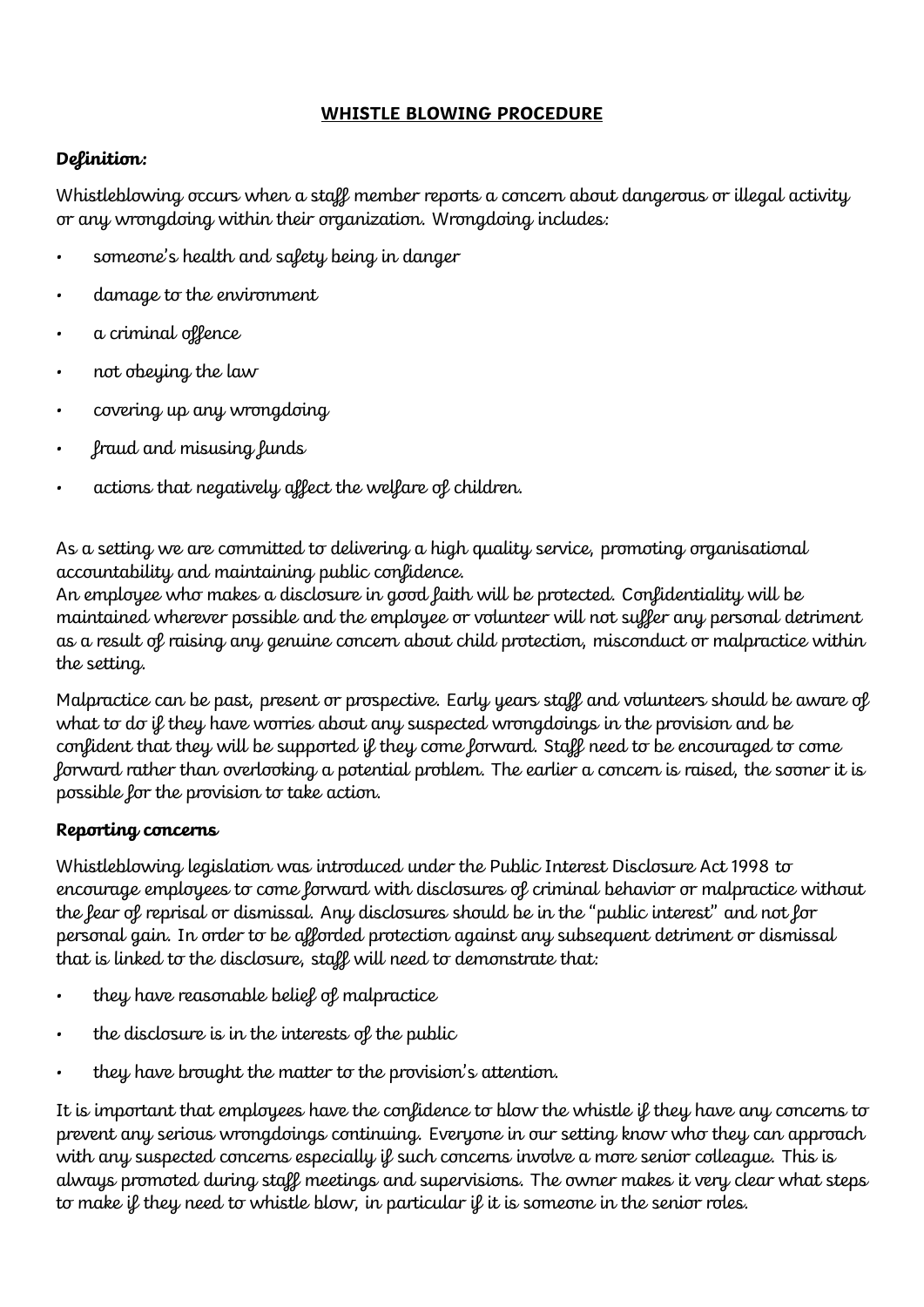**If a staff member has a concern, he or she should aim to report it internally first before using an external "prescribed person or body". Making a report to an external person immediately should only be undertaken where the staff member thinks the concern will be covered up, he or she would be treated unfairly if he/she were to complain, or if that staff member has raised the matter before, but the concern hasn't been dealt with.**

**Provisions should identify a member of staff to receive concerns of this kind and identify the local authority contact person.**

Staff members should raise concerns in this order where possible.

- Line manager.
- DSL
- LADO
- POLICE
- OFSTED

Alternatively, staff can contact the whistleblowing charity, **Public Concern at Work**, for further help and support.

An employee or volunteer who, acting in good faith, concerns will be investigated and resolved as quickly as possible. If the complaint is against the Manager/Owner you can report the matter to the DSL (Designated Safeguarding Lead) or if you feel you can not talk to either of these people you can contact LADO on 0300 1231650

The Ofsted's dedicated Whistleblower number is 0300 123 3155 or you can email them on [whistleblowing@ofsted.gov.uk](mailto:whistleblowing@ofsted.gov.uk) or write to them at the address below.

A disclosure in good faith will be protected. Confidentiality will be maintained wherever possible and the employee or volunteer will not suffer any personal detriment as a result of raising any genuine concern about misconduct or malpractice within the setting.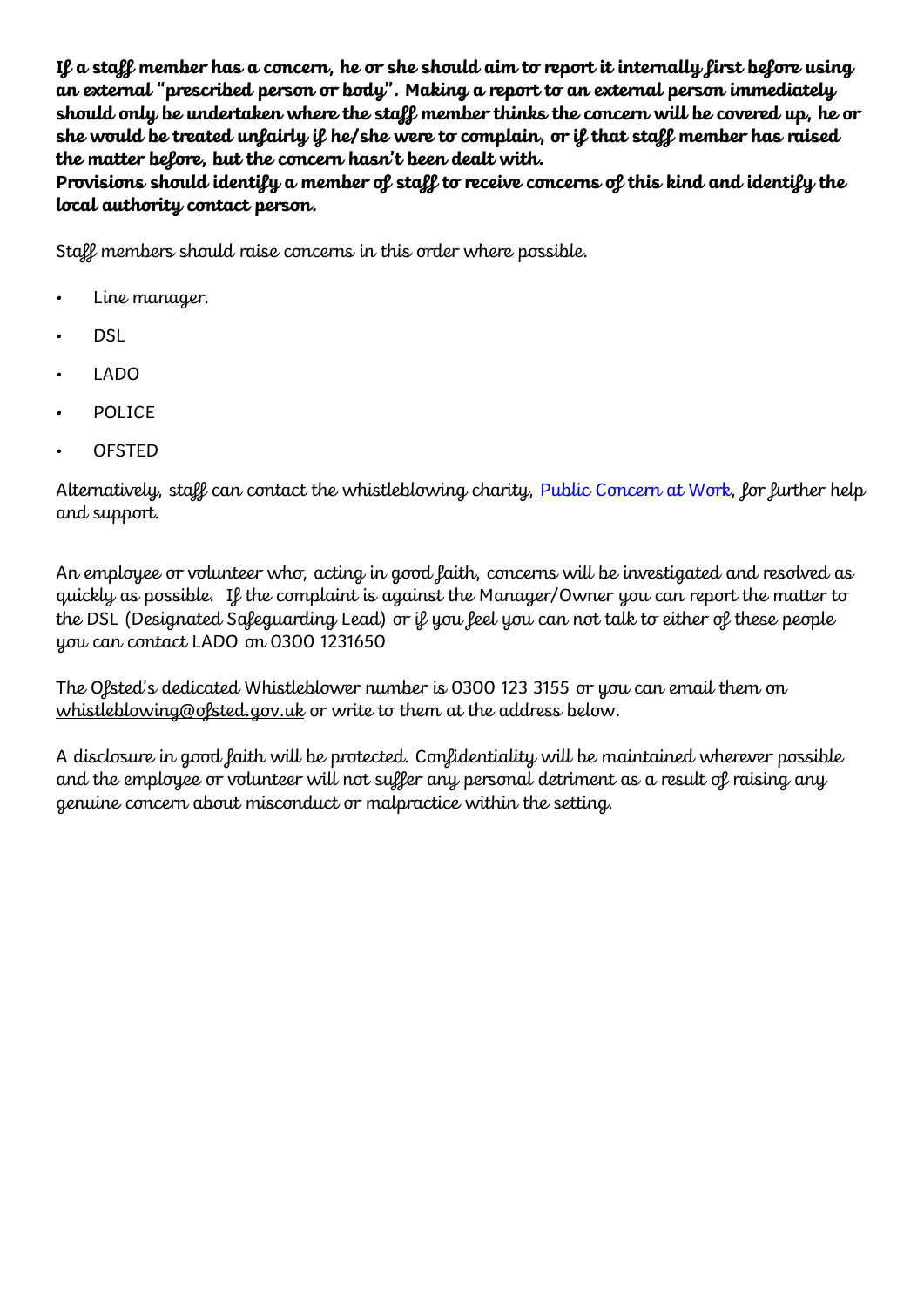#### **British Values and Prevent Duty**

Mission Statement; We truly believe in every child being part of our community, that is in the whole sense of the word. We want our children to feel part of our setting community, local community and the wider community. Part of our beliefs is to develops a child's sense of belonging and security. To develop the skills and characteristics to have their own opinions and thoughts but to also accept those of others around them.

We promote British Values, through play, as part of our normal day-to-day play-based curriculum. We incorporate British Values and Prevent Duty as part of our Safeguarding training and we ensure that all staff by the end of their 1st week (if they haven't already upon starting) have taken relevant training to understand the importance of British Values and Prevent Duty and how to most effectively promote these within the Early Years sector.

#### **Democracy:**

• We encourage the children to understand their importance in our setting, we show children that their views count and that we take on board each other's views and values and talk about our feelings. We actively seek out the childrens opinions and thoughts about the setting; we discuss how we can set the room out, what they would like to learn about and helping them make choices and role modelling how to compromise with each other.

• We provide activities that involve turn taking, sharing and collaboration. Children's questions are always valued and encouraged.

**Rule of law**: Understanding our own and others' behaviour and actions and their consequences and impact is extremely important and essential as it develops our understanding of right and wrong.

• We talk to the children about the rules and the codes of behaviour, we role model our rules and boundaries and demonstrate exemplary expectations.

#### **Individual liberty:**

• We want our children to develop a positive sense of self. Developing their self-knowledge, self-esteem and increasing their confidence in their own abilities is key to a happy and smooth learning journey and personal, social and emotional development.

• We don't hide our feelings and responsibilities; we allow time to reflect on the differences we have come across and we understand we are free to have different opinions. We have a compassionate 'Supporting Children's Needs' policy which also promotes this.

#### **Mutual respect and tolerance:**

Teaching children to treat others as they want to be treated is a difficult but realistic goal. With patience and guidance there is no reason why this cannot be achieved.

• We are dedicated to maintain our ethos of inclusivity and tolerance where views, faiths, cultures and races are valued and children are engaged with the wider community.

• We install tolerance, respect and appreciation for all cultures; explore similarities and differences between families, faiths, communities, cultures and traditions we share and discuss practices, celebrations and experiences. Including those who are not yet part of the setting  $\cdot$  We role model tolerant behaviours such as sharing and respecting other's opinions. We ensure our families respect our expectations too.

• We promote diverse attitudes and always challenge stereotypes, for example, sharing stories that reflect and value the diversity of children's experiences and providing resources and activities that promote a whole community.

Failure to challenge gender stereotypes and routinely segregate girls and boys • Isolating children from their wider community • Failure to challenge behaviours (whether of staff, children or parents) that are not in line with the fundamental British values of democracy, rule of law, individual liberty, mutual respect and tolerance for those with different faiths and beliefs is not tolerated and dealt with immediately.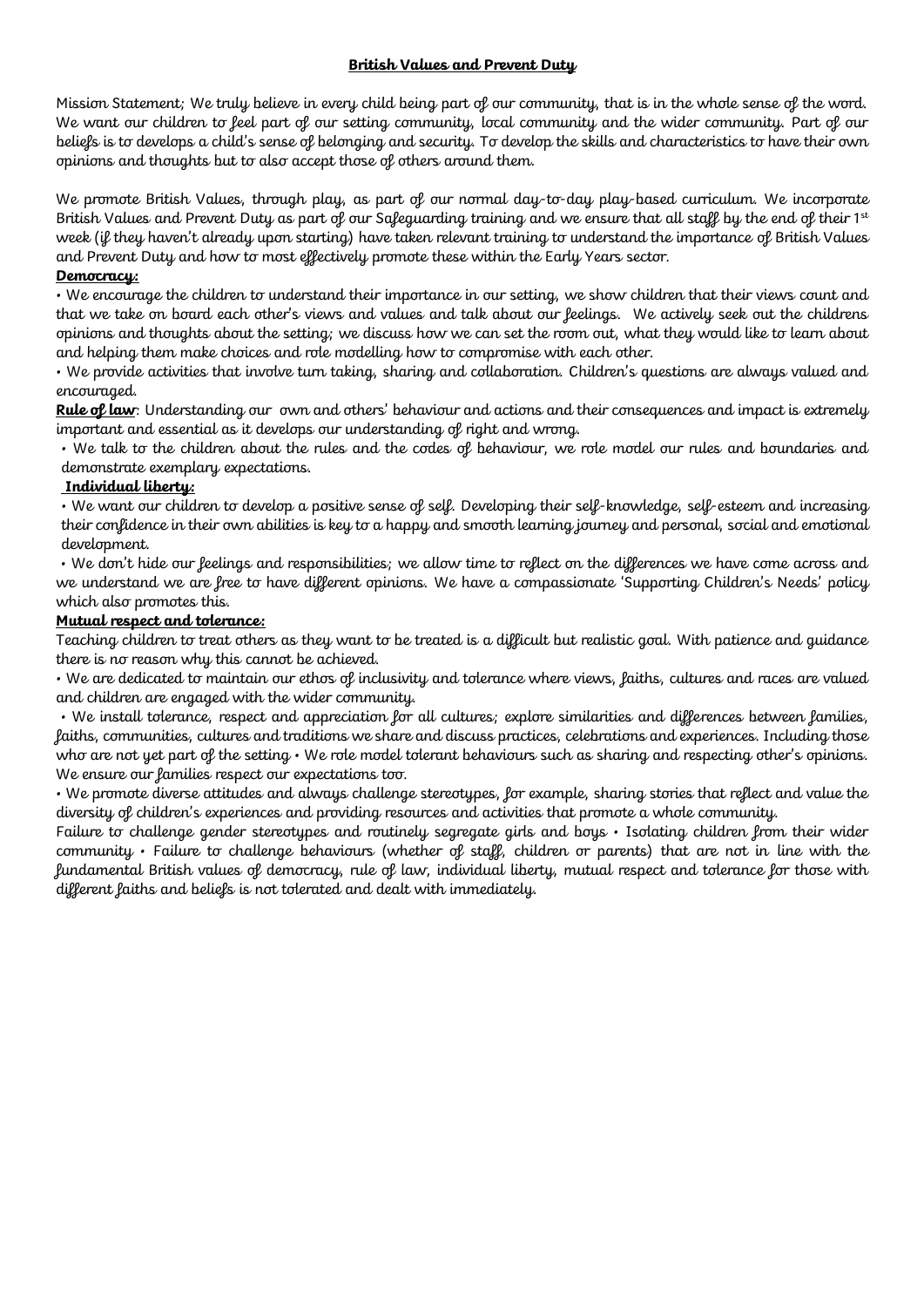### **The Prevent Duty**

**Early Years providers are subject to a duty under section 26 of the Counter-Terrorism and Security Act 2015, in the exercise of their functions, to have "due regard to the need to prevent people from being drawn into terrorism". This duty is known as the Prevent duty. Here at The Acorn Nursery School we take Safeguarding very seriously, therefore to ensure that we adhere to and achieve the Prevent duty we will;**

Provide appropriate training for <u>all</u> staff. Part of this training will enable staff to identify children who may be at risk of radicalisation

We will build the children's resilience to radicalisation by promoting fundamental British Values and enabling them to challenge extremist views (for early years providers the statutory framework for the EYFS sets standards for learning, development and care for children from 0-5, thereby assisting their personal, social and emotional development and understanding of the world)

We will assess the risk, by means of a formal risk assessment, of children being drawn into terrorism, including support for extremist ideas that are part of terrorist ideology

We will ensure that our staff understand the risks so that they can respond inan appropriate and proportionate way

We will be aware of the online risk of radicalisation through the use of social media and the internet

As with managing other safeguarding risks, our staff will be alert to changes in children's behaviour which could indicate that they may be in need of help or protection (children at risk of radicalisation may display different signs or seek to hide their views). The Key Person approach means we already know our key children well and so we will notice any changes in behaviour, demeanour or personality quickly

We will not carry out unnecessary intrusion into family life but we will take action when we observe behaviour of concern. The key person approach means that we already have a rapport with our families so we will notice any changes in behaviour, demeanour or personality quickly

We will work in partnership with our Early Years and Childcare Service for guidance and support We will build up an effective engagement with parents/carers and families. (This is important as they are in a key position to spot signs of radicalisation)

We will assist and advise families who raise concerns with us. It is important to assist and advise families who raise concerns and be able to point them to the right support mechanisms

We will ensure that any resources used in the nursery are age appropriate for the children in our care and that our staff have the knowledge and confidence to use the resources effectively

As part of the government's <u>Prevent agenda</u>, early years settings are asked to actively promote British values, which are implicitly embedded within the EYFS.

More recently, the government has reinforced the need "to create and enforce a clear and rigorous expectation to promote fundamental British values" within education, as part of their strategy to overcome radicalisation and terrorism.

The Counter Terrorism and Security Act (2015) places a Prevent duty on early years settings "to have due regard to the need to prevent people from being drawn into terrorism".

#### **Preventing extremism in schools and children's services**

If you, as an individual, are concerned about extremism in any school or organisation that works with children, or if you think a child might be at risk of extremism, contact the helpline. Open Monday to Friday from 9am to 6pm (excluding bank holidays).

**Telephone; 020 7340 7264 Email: [counter.extremism@education.gov.uk](mailto:counter.extremism@education.gov.uk)**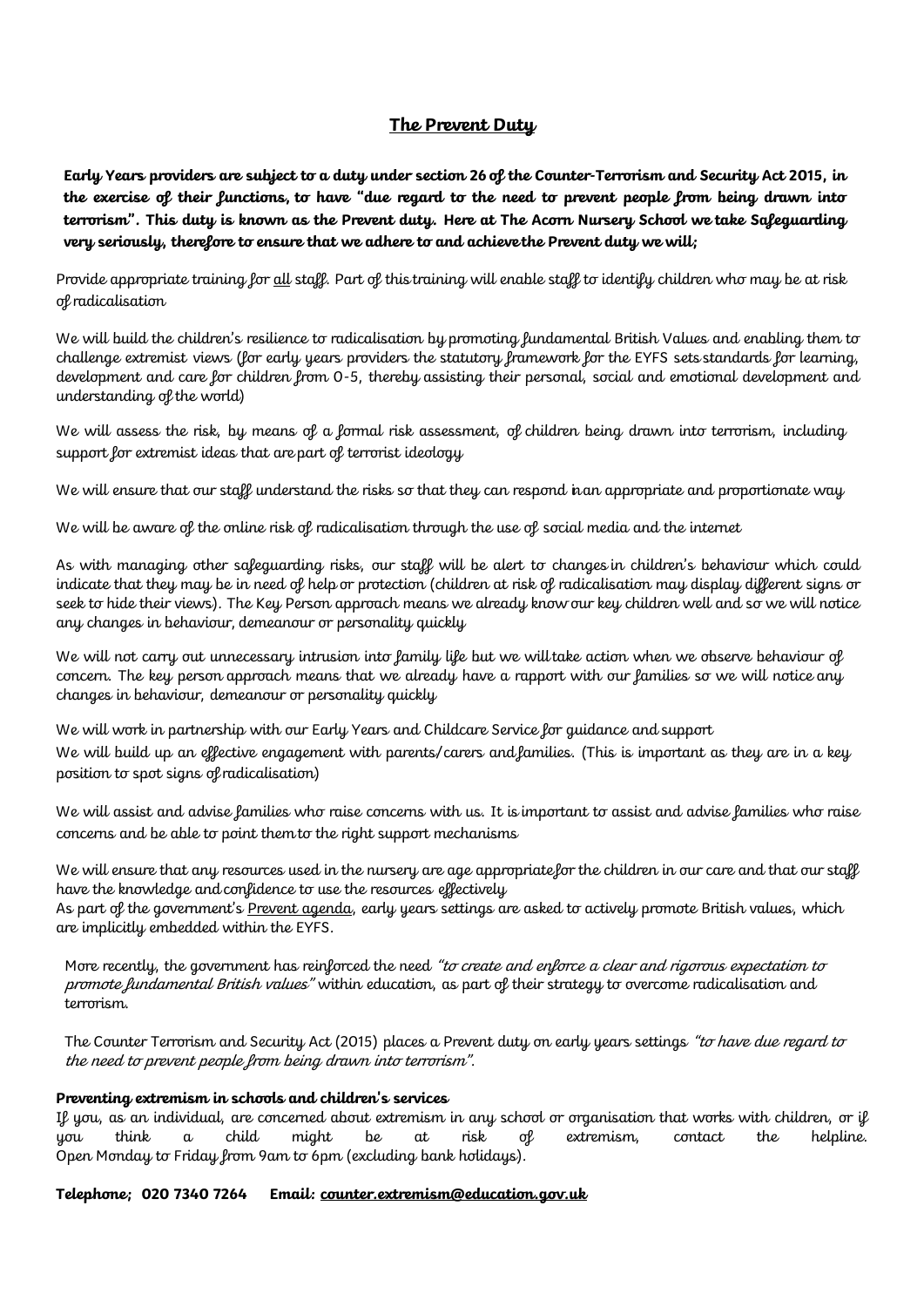### **Cultural Concerns**

- **Genital mutilation/female circumcision**
- **Forced Marriage / Under-age Marriage**
- **Ritualistic Abuse**
- **Honour Based Violence**
- **Trafficked Children / Slavery**
- **Breast Ironing**

## **Genital mutilation/female circumcision** (FGM)

FGM is a crime and is child abuse, and no explanation or motive can justify it. Yet for some communities it is considered a religious act and cultural requirement. It is illegal for someone to arrange for a child to go abroad with the intention of mutilating her. If any of the above areas of concern is brought to our attention or staff have any suspicions that FGM might be taking place, we will report those concerns to the appropriate agency in order to prevent this form of abuse taking place.

## **Forced Marriage / Under-age Marriage**

In England, a young person cannot legally marry until they are 16 years old (without the consent of their parents or carers) nor have sexual relationships. We do not support the idea of forcing someone to marry without their consent, if we were to be made aware of any families contemplating this we would inform the appropriate agency.

## **Ritualistic Abuse**

Some faiths believe that spirits and demons can possess people (including children). What should never be considered is the use of any physical or psychological violence to get rid of the possessing spirit. This is abusive and will result in the criminal conviction of those using this form of abuse even if the intention is to help the child. We will report those concerns to the appropriate agency in order to prevent this form of abuse taking place.

## **Honour Based Violence**

Honour based violence' is a crime or incident, which has or may have been committed to protect or defend the honour of the family and/or community'. It is important to be alert to signs of distress and indications such as self-harm, absence from setting, infections resulting from female genital mutilation, isolation from peers, being monitored by family, not participating in setting activities, unreasonable restrictions at home. Where it is suspected that a child/young person is at risk from Honour based violence we will report those concerns to the appropriate agency in order to prevent this form of abuse taking place.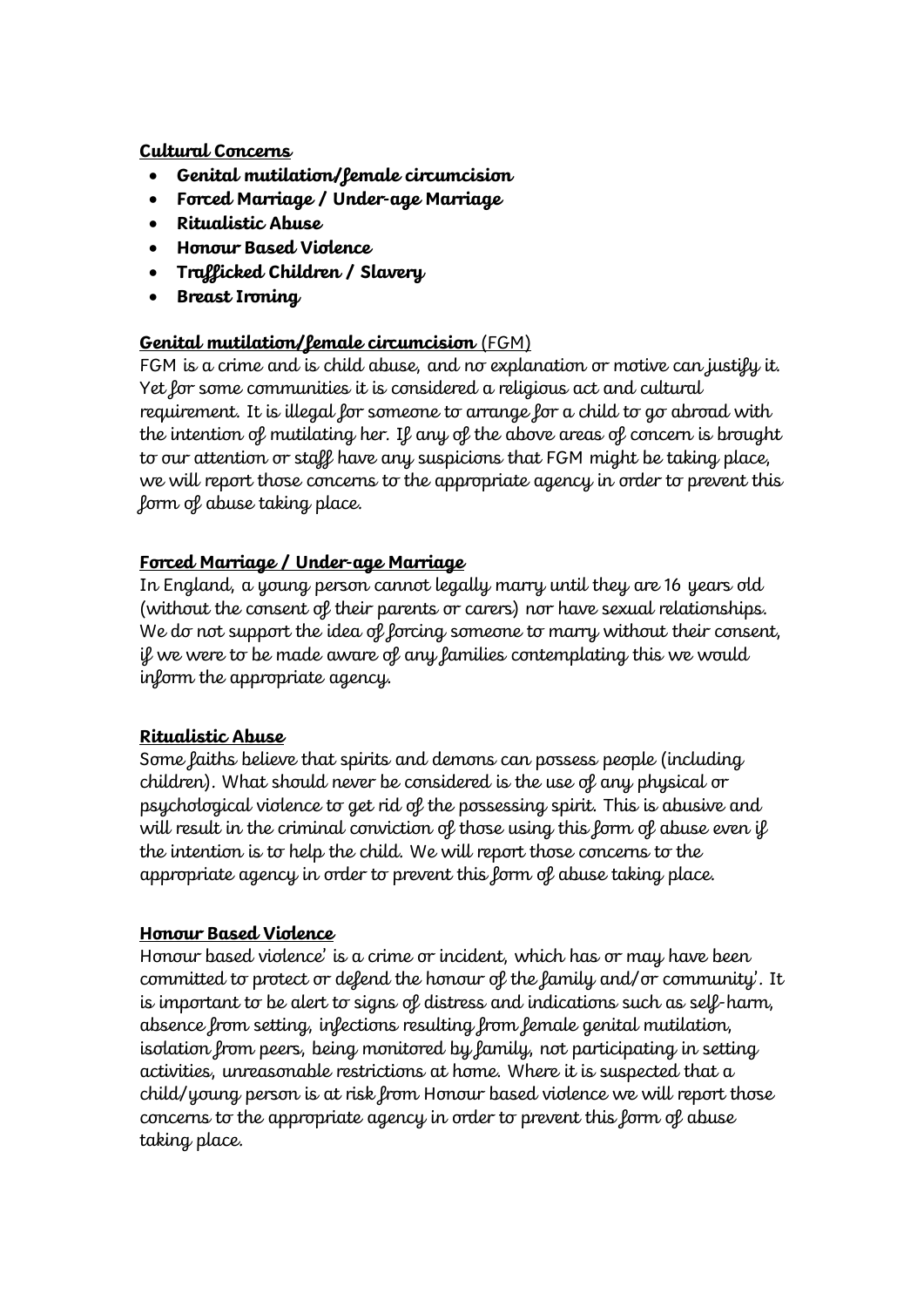## **Trafficked Children /Slavery**

Child trafficking involves moving children across or within national or international borders for the purposes of exploitation. Exploitation includes children being used for sex work, domestic work, restaurant/ sweatshop, drug dealing, shoplifting and benefit fraud. If we are made aware of a child which is suspected of or actually being trafficked/exploited we will report our concerns to the appropriate agency.

### **Breast Ironing**

This is the pounding and massaging of a pubescent girls breasts, using hard or heated objects to try and make them disappear or stop developing. Where it is suspected that a child/young person is at risk from Breast Ironing we will report those concerns to the appropriate agency in order to prevent this form of abuse taking place.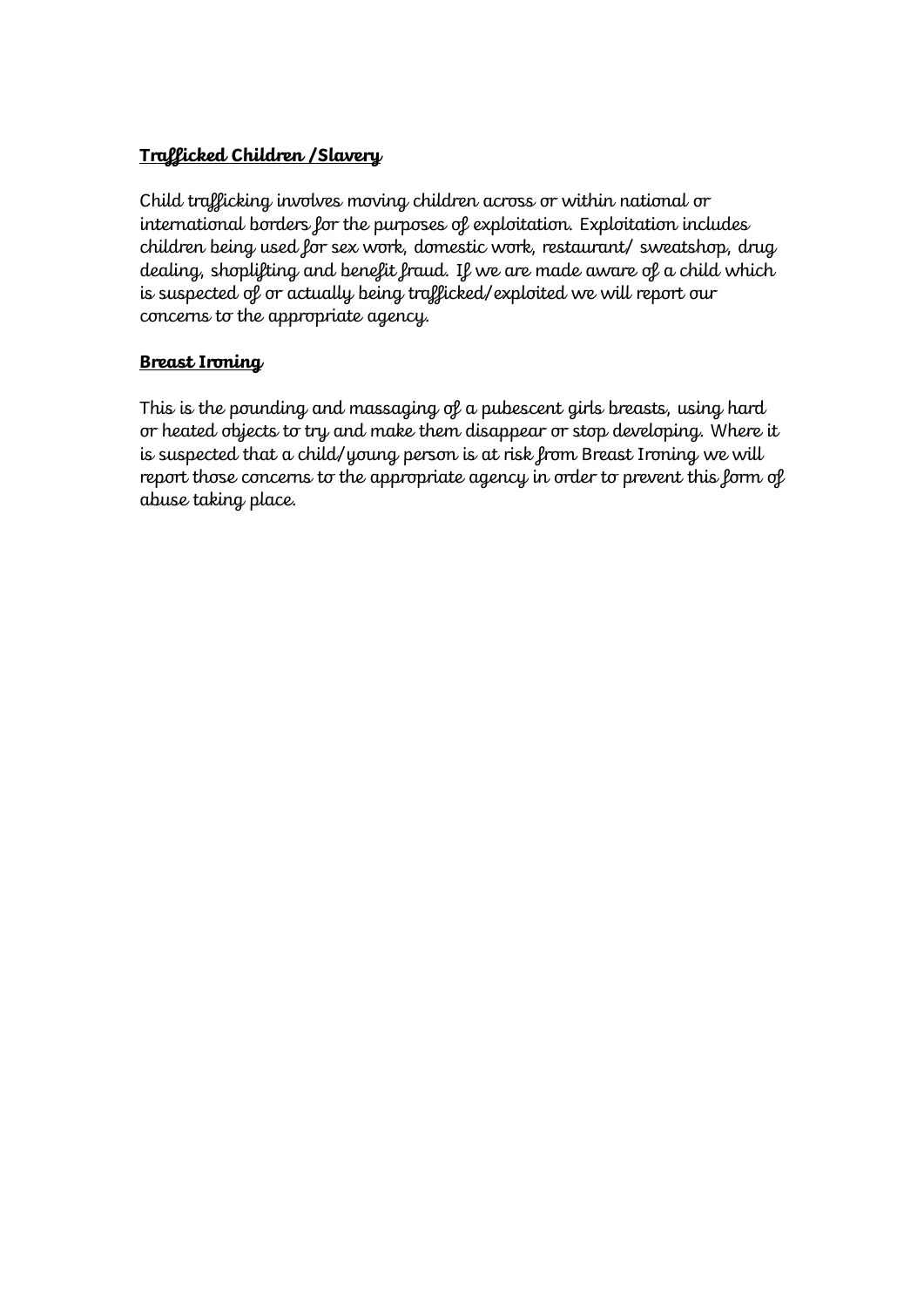### **Emergency Lockdown Procedure**

There may be situations when a threat from outside of the setting requires us to go into an emergency lockdown rather than evacuating the building to ensure the safety of all those on the premises at the time. Such threats may come from:

- Industrial accidents;
- Chemical and/or radiological incidents;
- Terrorist threat and/or attack;
- Intruder in the grounds of the setting.
- Dangerous animal in the grounds of the setting

This list is not exhaustive and during any incident which may affect the safety of the children and anyone else in our building we will follow the direction and advice of the emergency services leading the incident.

### **Procedure**

We use a code word to clearly identify that an emergency lockdown procedure is required. Staff know our code word for an emergency lockdown, volunteers and students and the following procedure will be implemented:

- We will follow the guidance of the relevant emergency services and take direction from them at all times. The manager and/or senior person on the premises will be the point of contact and liaise with the emergency services.
- All doors and windows will be locked and where available curtains or blinds drawn.
- Where possible we will continue with normal activities so as not to alarm the children.
- Depending on the expected time period of the lockdown it may be necessary for us to inform children that they will be staying at the setting for longer than normal. This will be done sensitively and in age appropriate way with children receiving the support of their key person.
- If necessary other parts of the building, such as rooms which face away from the incident, may be used to protect the safety of children and staff.
- Ignition sources and ventilation systems will be switched off.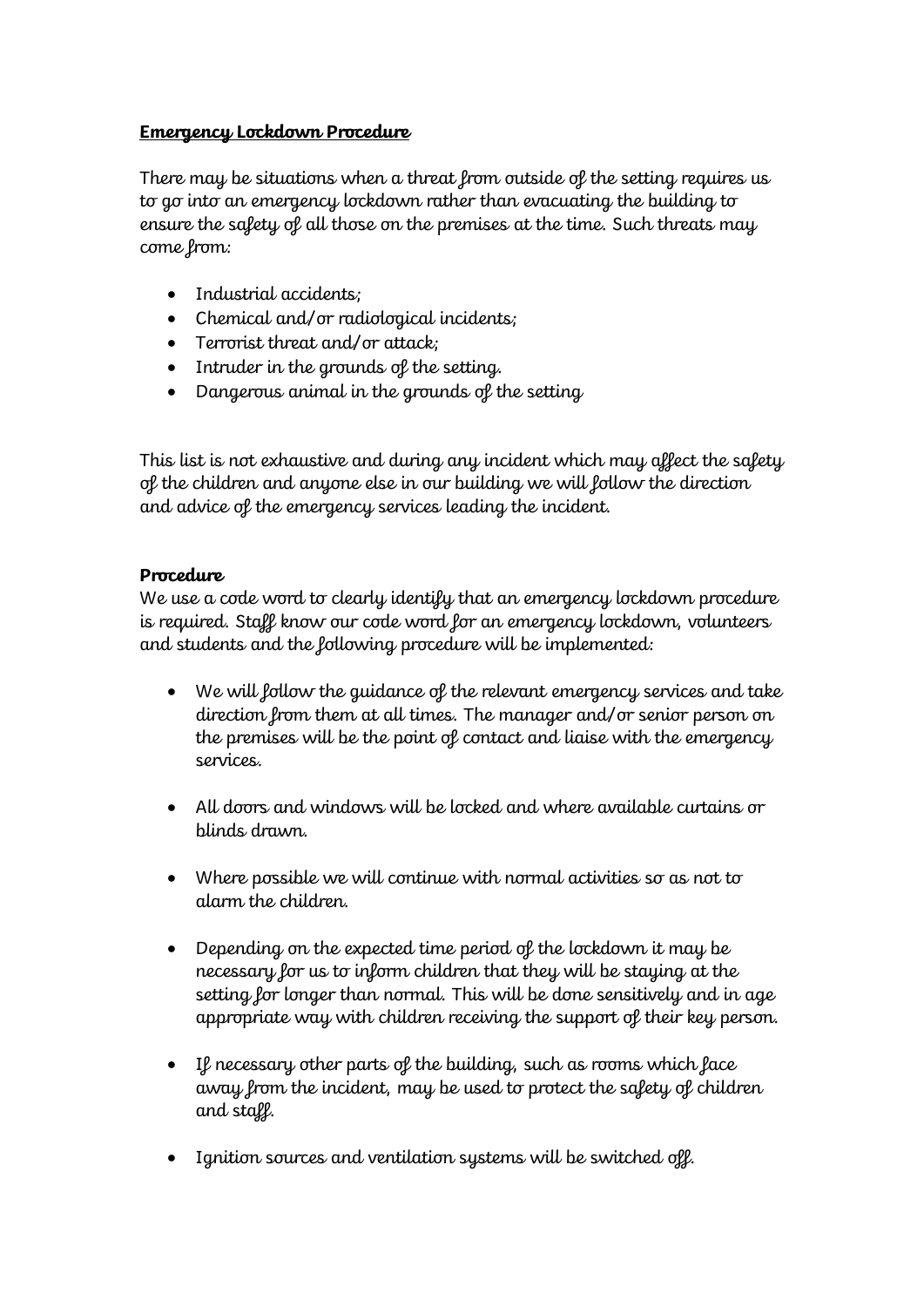- The manager and/or senior person on the premises at the time will discuss and put into action an agreed plan based on the information available from the emergency services.
- In extreme circumstances it will be possible for us to provide overnight care.

Any emergency situation which requires us to lockdown rather than evacuate will understandably be a frightening time for parents and guardians and therefore communication with them is paramount. In a lock down situation we will do this via mobile telephone if safe to do so. If not safe, and in agreement with the emergency services, we may use other forms of electronic communication such as email or social media sites to communicate with parents/guardians.

- Parents/guardians will be informed that we are in lockdown and reassured that their child(ren) is safe.
- Where possible we will inform them of the expected time period of the lockdown, information that is available to us from the emergency services and our plans.
- Parents will be kept informed of the current position at agreed periods relevant to the situation. Parents are asked not to call the setting as this could jam telephone lines meaning we miss vital information from the emergency services and as it will also take staff away from caring for the children.
- Parents are requested not to attempt to collect their child as to do so may put increase strain on the emergency services or themselves at risk.
- Once the all clear has been given or the emergency services inform us to evacuate to a safe area parents will be contacted to collect their children.
- In situations where we are unable to communicate directly with parents/guardians the advice is to tune to local radio for information or to contact incident helplines which are set up.

When any danger has subsided, the incident will be recorded in our major incident record. Details of the incident, the staff and children involved and the action taken will be recorded. If necessary, the incident will be reported to Ofsted and other relevant agencies as required.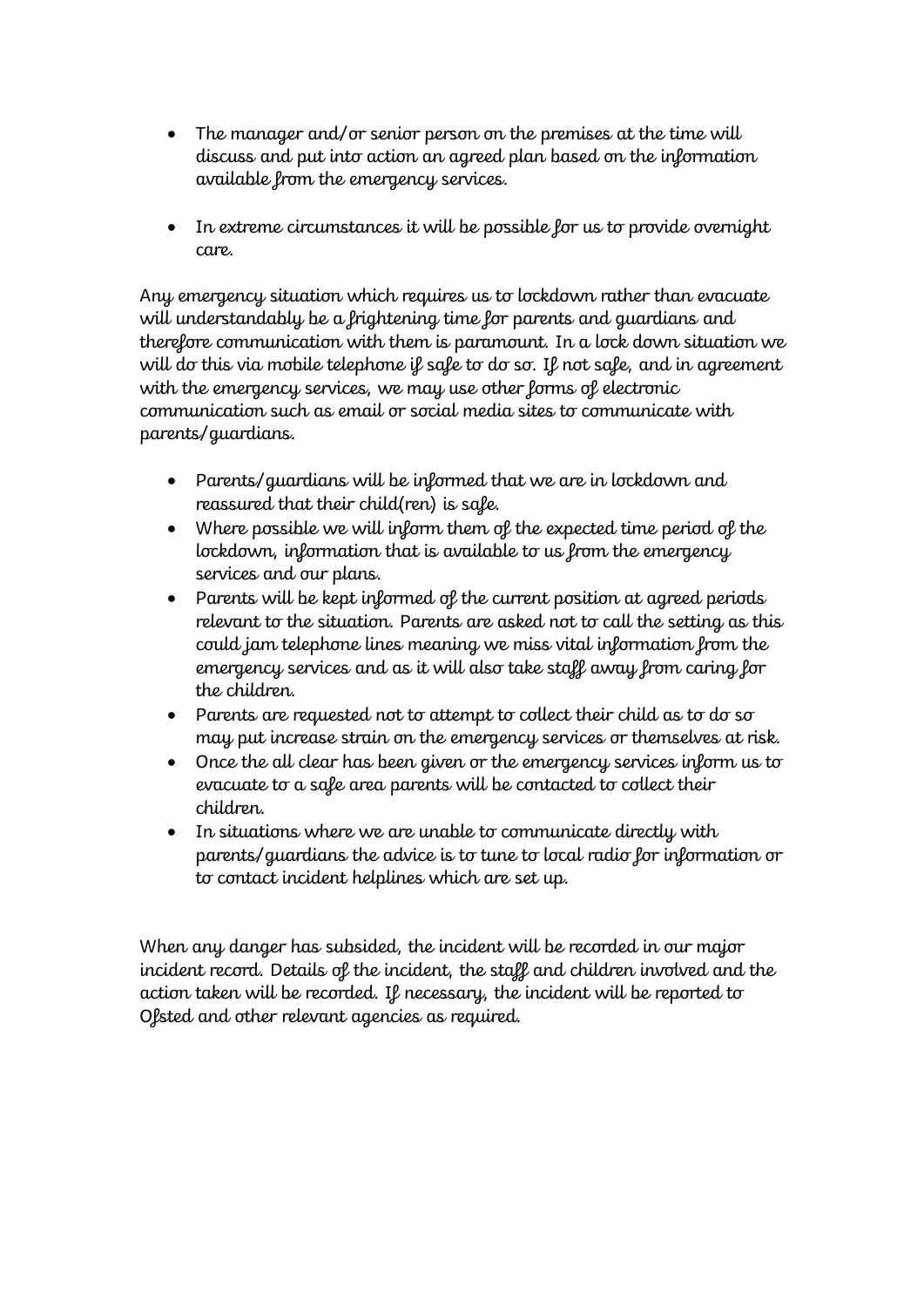### **INFORMATION SHARING**

At Little Hearts Preschool Cranleigh we have take information sharing seriously and follow all relevant data protection principles which allow us to share personal information, as provided for in the Data Protection Act 2018 and the General Data Protection Regulation (GDPR). To share information effectively: • all practitioners should be confident of the processing conditions under the Data Protection Act 2018 and the GDPR which allow them to store and share information for safeguarding purposes, including information which is sensitive and personal, and should be treated as 'special category personal data' • where practitioners need to share special category personal data, they should be aware that the Data Protection Act 2018 contains 'safeguarding of children and individuals at risk' as a processing condition that allows practitioners to share information. This includes allowing practitioners to share information without consent, if it is not possible to gain consent, it cannot be reasonably expected that a practitioner gains consent, or if to gain consent would place a child at risk.

That is when:

- it is to prevent a crime from being committed or intervene where one may have been, or to prevent harm to a child or adult; or
- not sharing it could be worse than the outcome of having shared it.

The three critical criteria are:

- Where there is evidence that the child is suffering, or is at risk of suffering, significant harm.
- Where there is reasonable cause to believe that a child may be suffering, or at risk of suffering, significant harm.
- To prevent significant harm arising to children and young people or serious harm to adults, including the prevention, detection and prosecution of serious crime.

## **We always follow Surrey Multi-Agency Information Sharing Protocol (MAISP)**

The principles set out in the protocol are based on good practice and the legal and professional requirements relating in particular to Surrey's public bodies. They are summarised under the Golden Rules .

## **Golden Rules**

- 1. Confirm the identity of the person you are sharing with
- 2. Obtain consent to share if safe, appropriate and feasible
- 3. Confirm the reason the information is required
- 4. Be fully satisfied that it is necessary to share
- 5. Check with a manager/specialist or seek legal advice if you are unsure
- 6. Don't share more information than is necessary
- 7. Inform the recipient if any of the information is potentially unreliable
- 8. Ensure that the information is shared safely and securely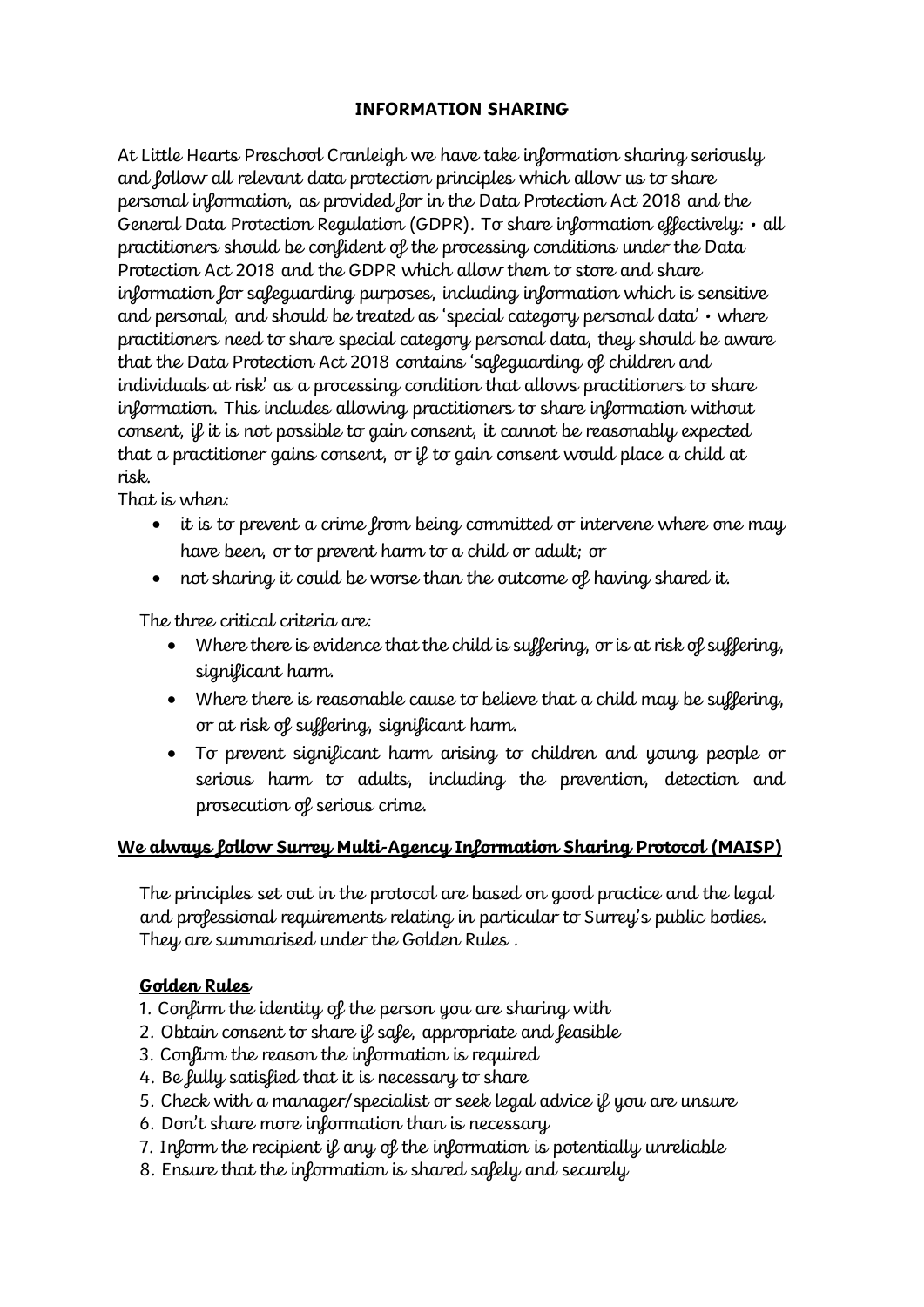- 9. Be clear with the recipient how the information will be used
- 10. Record what information is shared

For further information regarding MAISP (Multi Agency Information Sharing Protocol) please refer to the link below

http://www.surreycc.gov.uk/yourcouncil/organisations-weworkwith/partnership-services-forfamilies/information-sharingforprofessionals/information-sharing-protocolfor-multi-agency-staff

Our Data Protection Officer is Natasha Dhall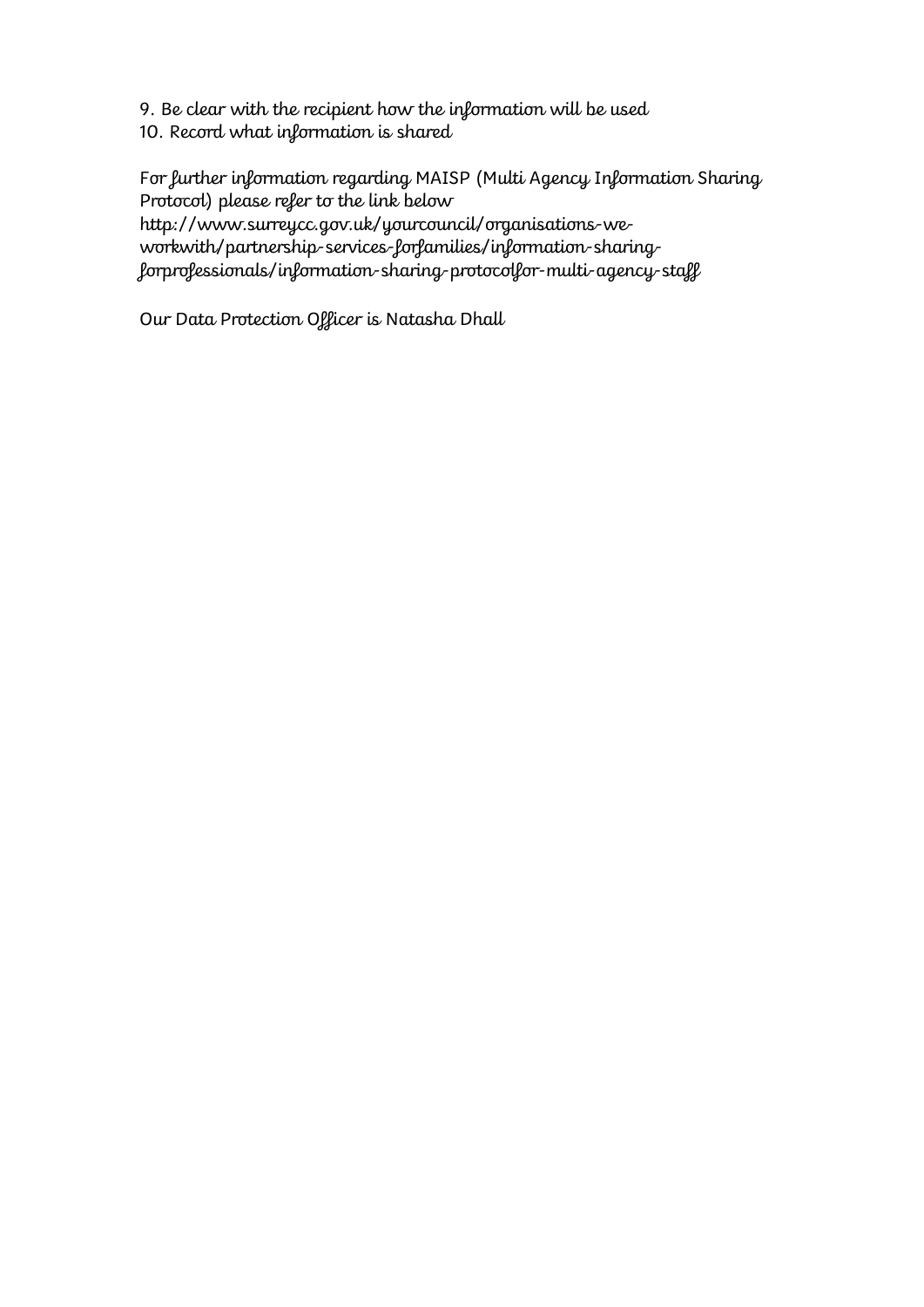### **Wellbeing**

Wellbeing is a term we hear a lot when discussing adults and young people – but people don't often think about it so much for young children. It is understood that rates of teenage mental health problems are rising alarmingly and we are aware that young children can feel stressed at times.

At Little Hearts Preschool we all believe that if we work hard to support our children's wellbeing, we are setting them off to a great start in in life.



At Little Hearts making sure that the children know that they are loved for being the unique individuals is one way to ensure that their wellbeing is being promoted.

We demonstrate to children that they are valued through the words we use and the way we interact with them. They are always welcomed with a warm greeting and never made to feel unwanted.

To make sure we look after our children's mental health we unsure that they have plenty of outdoor play, for most of the day this is a free flow access to the garden.

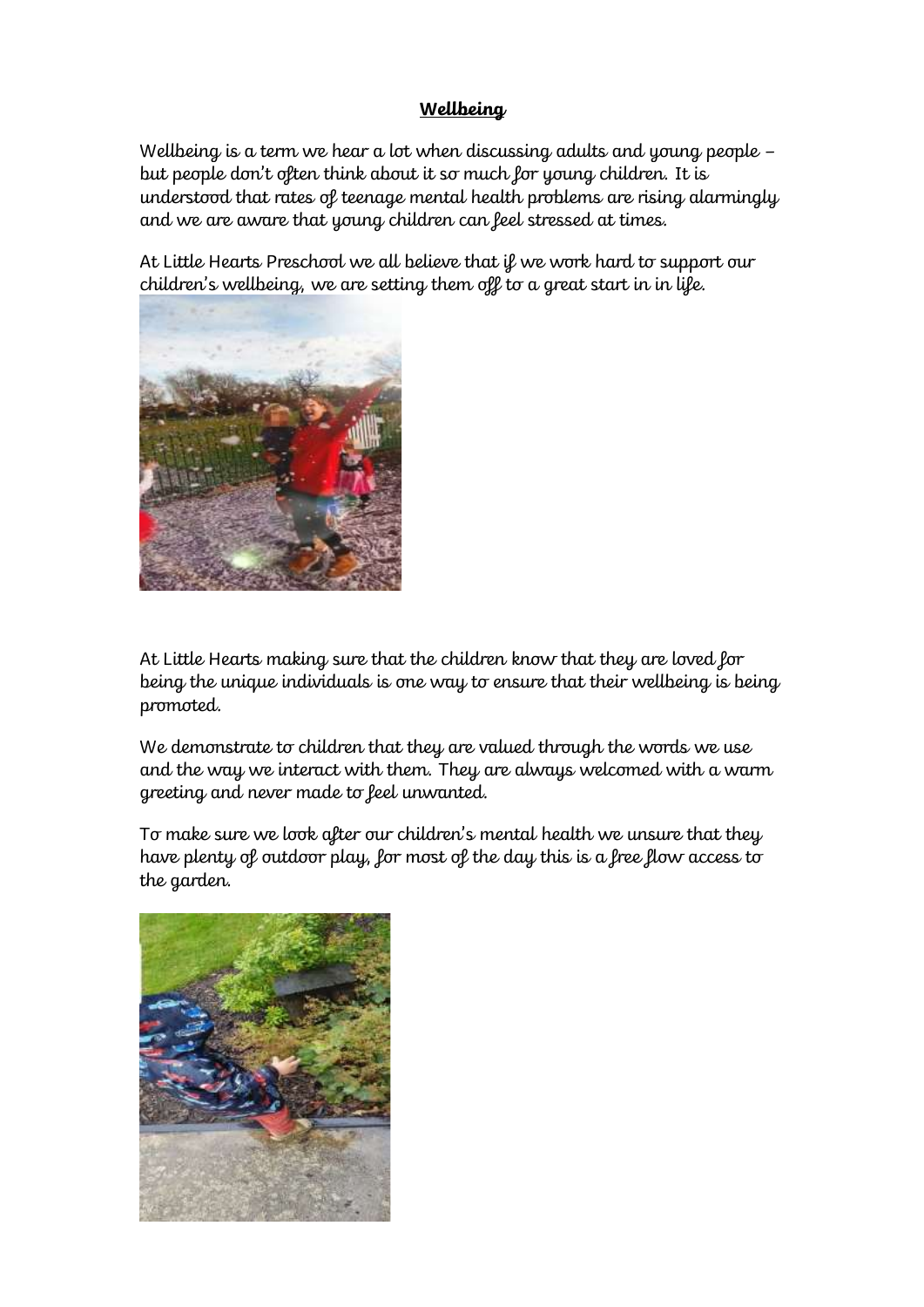Research shows that children have a need to be outside, taking opportunities to explore, discover, climb and run. Our outdoor space is not predetermined in what the children can do outside. We provide resources for the children to access and give them the freedom to use them as they wish, thus developing their imaginative and creative skills.

## Use of emotional language

By helping children understand their feelings and using emotional language it will develop their vocabulary so they can understand their own feelings, as well as other people's. Even when children are babies we can start talking about their feelings. For example, when a baby is crying to be fed, we can say: "I know you are feeling hungry. I am going to feed you now."

When a toddler is crying because their parent has left them at nursery, we can say: "I can see that you are really sad that Mummy has gone. But I am here for you now, when she comes back, we can tell her all the fun things we have **done"**

## Slow Down!

Our lives are often very busy, and our children's lives can often be busy too. We need to help children find the time to rest and experience moments of stillness. We have created a quiet area where the children can go to so they can relax. We have also created a quiet area outside for the same reason.

## Being creative



Creativity is an essential part of wellbeing. We give children the space to be creative and join in the process with them. Singing and dancing with children is embedded into our routine. Our children have the opportunity to experiment with a wide range of materials and mark-making tools. We fully understand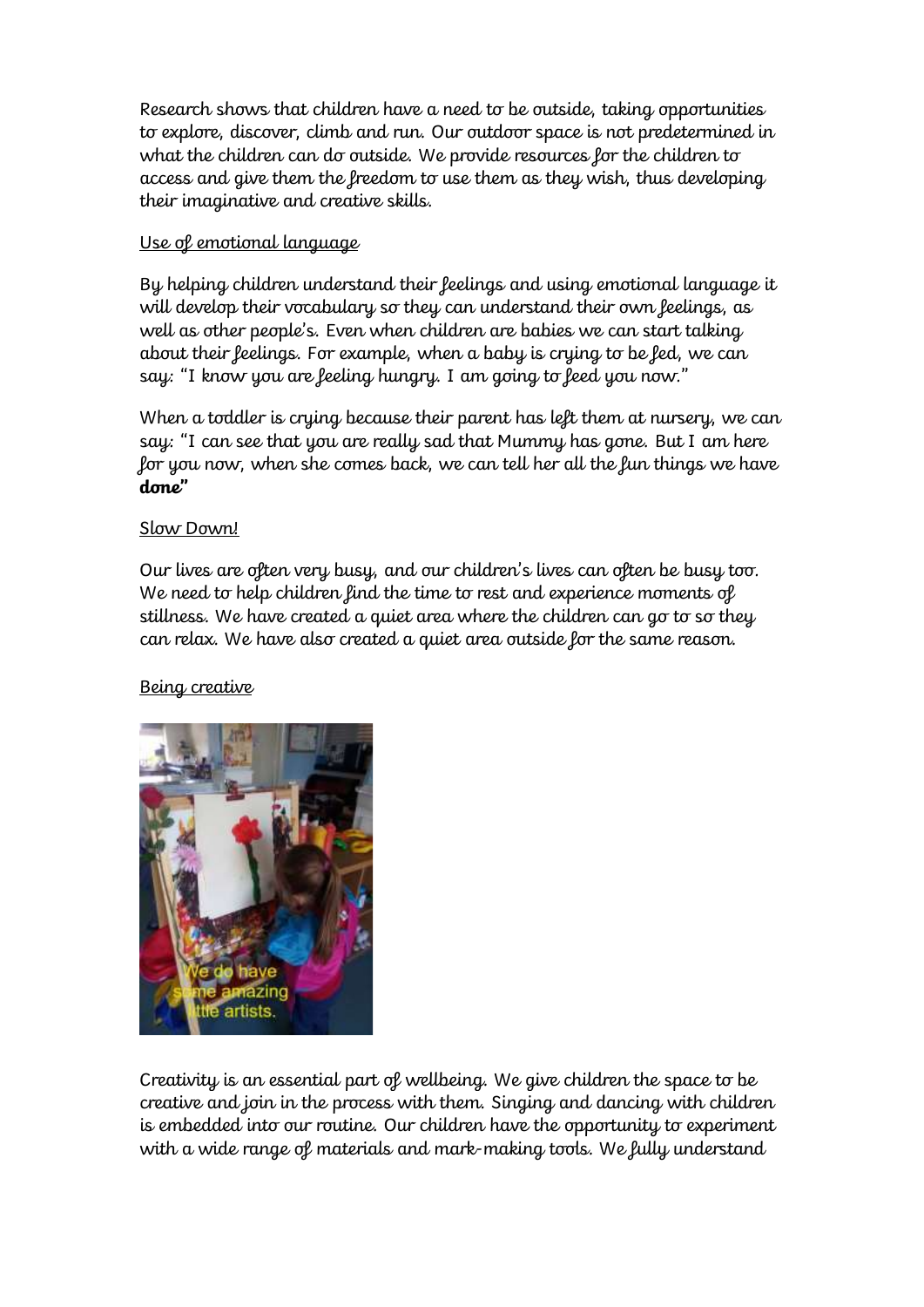and support that creativity should be about enjoying the activity and not about having a finished product.

Children have a passion for learning and discovering. Sometimes they need adults around them who want to learn and explore with them. We see ourselves as co-explorers and adventurers with. As early years educators we express our own interests and support our children by learning alongside them, allowing their natural interests to shape our daily activities and learning moments.

Wellbeing Post COVID-19

We understand that returning to nursery after a pandemic, can be an extremely anxious time. We also appreciate that the parents need as much support as the children. This is why we ensure we are always here for the parents to ask and question our processes.

We have kept the environment as familiar as possible and have taken on the responsibility of extra cleaning and hygiene practises. We have avoided COVID-19 activities with the sole purpose of establishing a safe, nurturing and exciting environment for the children. We do not want our young children to constantly be reminded about a topic which may make them feel nervous.

We ensure that they carry out hygiene practises as suggested by our government and our children who are at the development stage to understand know why.

We answer any questions that the children have and re assure them that they are safe.

We also make sure the staff are positive and always promote a happy atmosphere.

Staff have had a supervision prior to the wider opening of schools, to make sure that they were in a good place mentally to return to work, any worries have been discussed and dealt with.

For the families deciding to stay home we regularly meet up virtually via Zoom, for either a story or show and tell, this is to ensure that the children maintain familiarity.